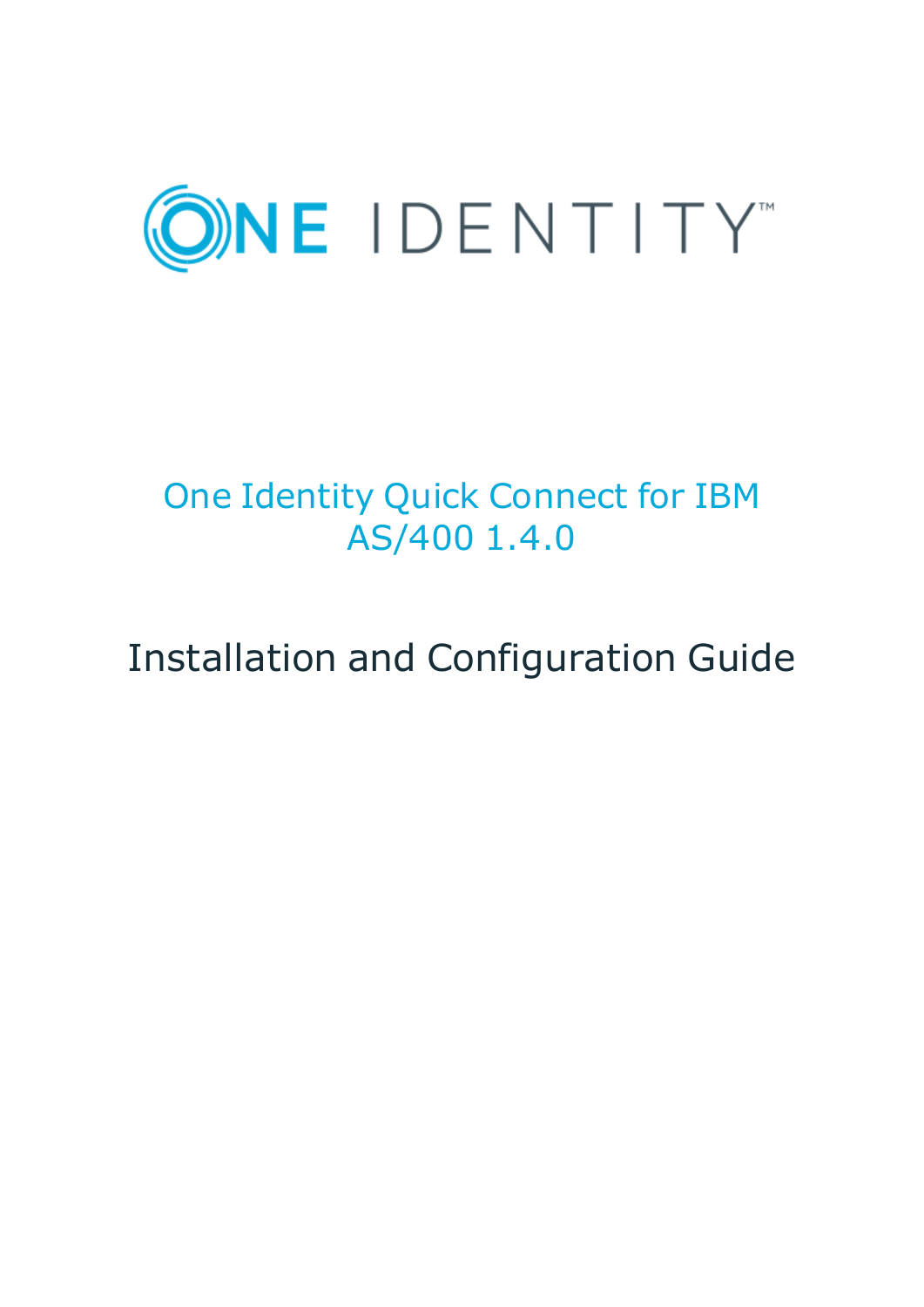#### **Copyright 2017 One Identity LLC.**

#### **ALL RIGHTS RESERVED.**

This guide contains proprietary information protected by copyright. The software described in this guide is furnished under a software license or nondisclosure agreement. This software may be used or copied only in accordance with the terms of the applicable agreement. No part of this guide may be reproduced or transmitted in any form or by any means, electronic or mechanical, including photocopying and recording for any purpose other than the purchaser's personal use without the written permission of One Identity LLC .

The information in this document is provided in connection with One Identity products. No license, express or implied, by estoppel or otherwise, to any intellectual property right is granted by this document or in connection with the sale of One Identity LLC products. EXCEPT AS SET FORTH IN THE TERMS AND CONDITIONS AS SPECIFIED IN THE LICENSE AGREEMENT FOR THIS PRODUCT, ONE IDENTITY ASSUMES NO LIABILITY WHATSOEVER AND DISCLAIMS ANY EXPRESS, IMPLIED OR STATUTORY WARRANTY RELATING TO ITS PRODUCTS INCLUDING, BUT NOT LIMITED TO, THE IMPLIED WARRANTY OF MERCHANTABILITY, FITNESS FOR A PARTICULAR PURPOSE, OR NON-INFRINGEMENT. IN NO EVENT SHALL ONE IDENTITY BE LIABLE FOR ANY DIRECT, INDIRECT, CONSEQUENTIAL, PUNITIVE, SPECIAL OR INCIDENTAL DAMAGES (INCLUDING, WITHOUT LIMITATION, DAMAGES FOR LOSS OF PROFITS, BUSINESS INTERRUPTION OR LOSS OF INFORMATION) ARISING OUT OF THE USE OR INABILITY TO USE THIS DOCUMENT, EVEN IF ONE IDENTITY HAVE BEEN ADVISED OF THE POSSIBILITY OF SUCH DAMAGES. One Identity make no representations or warranties with respect to the accuracy or completeness of the contents of this document and reserves the right to make changes to specifications and product descriptions at any time without notice. One Identity do not make any commitment to update the information contained in this document.

If you have any questions regarding your potential use of this material, contact:

One Identity LLC.

Attn: LEGAL Dept

4 Polaris Way

Aliso Viejo, CA 92656

Refer to our Web site ([http://www.OneIdentity.com](http://www.oneidentity.com/)) for regional and international office information.

#### **Patents**

One Identity is proud of our advanced technology. Patents and pending patents may apply to this product. For the most current information about applicable patents for this product, please visit our website at [http://www.OneIdentity.com/legal/patents.aspx](http://www.oneidentity.com/legal/patents.aspx).

#### **Trademarks**

One Identity and the One Identity logo are trademarks and registered trademarks of One Identity LLC. in the U.S.A. and other countries. For a complete list of One Identity trademarks, please visit our website at [www.OneIdentity.com/legal](http://www.oneidentity.com/legal). All other trademarks are the property of their respective owners.

#### **Legend**

- **WARNING: A WARNING icon indicates a potential for property damage, personal injury, or death.**
- **CAUTION: A CAUTION icon indicates potential damage to hardware or loss of data if instructions are not followed.**
- Œ IMPORTANT, NOTE, TIP, MOBILE, or VIDEO: An information icon indicates supporting information.

Quick Connect for IBM AS/400 Installation and Configuration Guide Updated - October 2017 Version - 1.4.0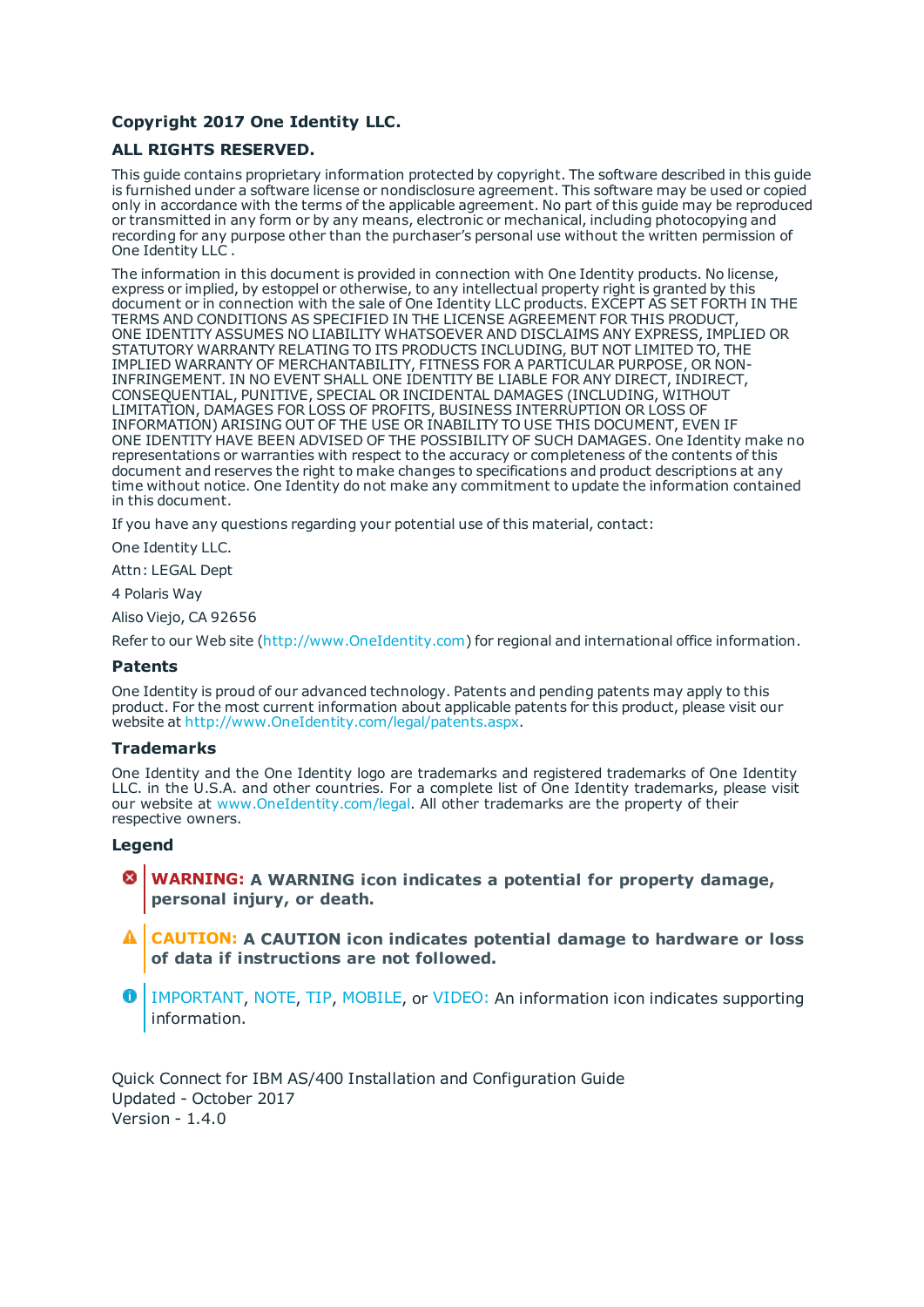## **Contents**

| Installing and configuring One Identity Quick Connect for IBM AS/400®  4 |  |
|--------------------------------------------------------------------------|--|
|                                                                          |  |
|                                                                          |  |
|                                                                          |  |
|                                                                          |  |
| Installing the One Identity Quick Connect for IBM AS/400® Connector  5   |  |
|                                                                          |  |
|                                                                          |  |
|                                                                          |  |
|                                                                          |  |
|                                                                          |  |
| Optional IBM AS/400® account unlock during password reset function 10    |  |
|                                                                          |  |
|                                                                          |  |
|                                                                          |  |
|                                                                          |  |
|                                                                          |  |
|                                                                          |  |
|                                                                          |  |
|                                                                          |  |
|                                                                          |  |
|                                                                          |  |
|                                                                          |  |
|                                                                          |  |
| One Identity Quick Connect for IBM AS/400® database attributes  18       |  |
|                                                                          |  |
|                                                                          |  |
|                                                                          |  |
|                                                                          |  |
|                                                                          |  |

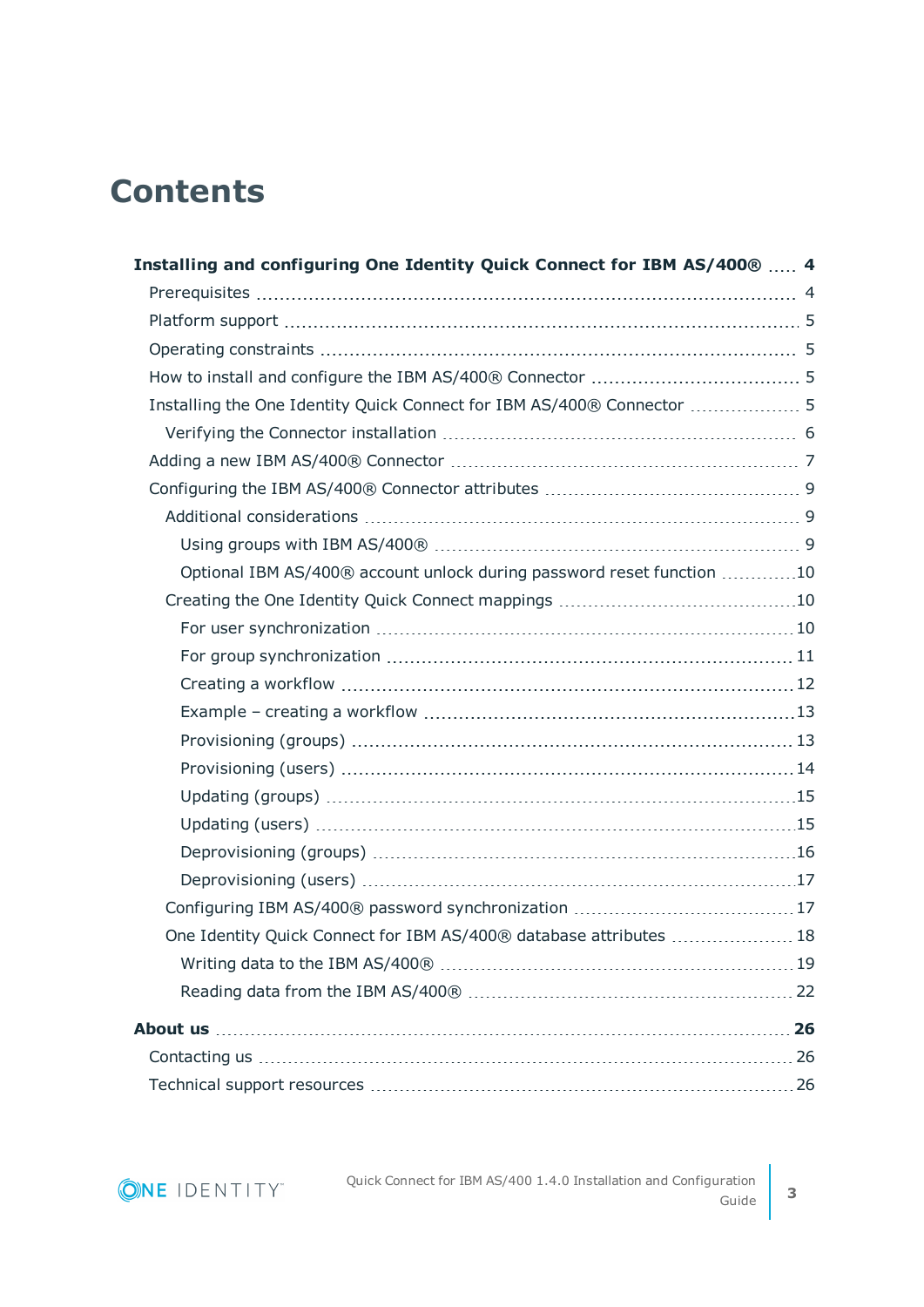# <span id="page-3-0"></span>**Installing and configuring One Identity Quick Connect for IBM AS/400®**

This document describes how to install, create and configure the Quick Connect for IBM AS/400<sup>®</sup> Connector into an existing One Identity Quick Connect system.

Please refer to the One Identity Quick Connect documentation on [http://support.oneidentity.com](http://support.oneidentity.com/) for additional information and guidance on One Identity Quick Connect.

- [Prerequisites](#page-3-1)
- [Platform](#page-4-0) support
- Operating [constraints](#page-4-1)
- How to install and configure the IBM AS/400® [Connector](#page-4-2)
- Installing the One Identity Quick Connect for IBM AS/400® [Connector](#page-4-3)
- Adding a new IBM AS/400® [Connector](#page-6-0)
- [Configuring](#page-8-0) the IBM AS/400® Connector attributes

## <span id="page-3-1"></span>**Prerequisites**

Ensure that the following installation prerequisites are met before installing One Identity Quick Connect for IBM AS/400®:

- Quick Connect Sync Engine version 5.4 must be fully installed and functional.
- The AS/400 server must have LDAP directory services installed and configured.
- An LDAP service account must be created on your AS/400 server which has the appropriate permissions to administer users and groups on this platform.

For additional information and guidance on Quick Connect Sync Engine version 5.4, please refer to the One Identity Quick Connect documentation on <http://support.oneidentity.com/>.

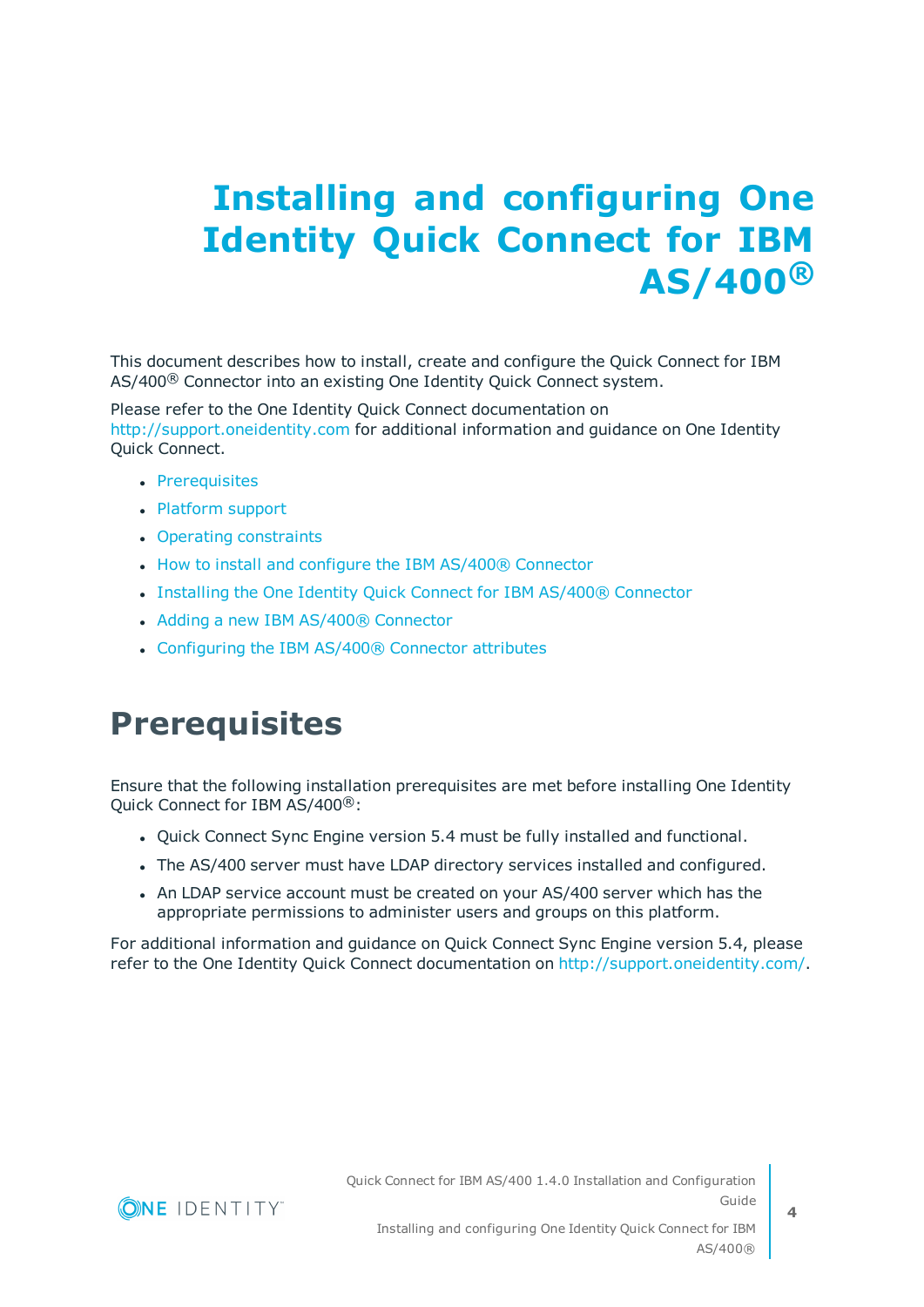## <span id="page-4-0"></span>**Platform support**

The IBM AS/400® connector has been verified for synchronization against the following AS/400 versions:

- $-$  AS/400 v7r1
- $AS/400 v6r1$
- $-$  AS/400 v5r2

<span id="page-4-1"></span>The AS/400 connector should be installed on Microsoft® Windows Server® 2008 or later.

## **Operating constraints**

- All spaces written to the os400-profile attribute are automatically removed to prevent an error at the IBM AS/400®. The AS/400 does not support spaces in this attribute.
- There is a limit of 10 characters for profile names, for example groups and users, on the AS/400.

## <span id="page-4-2"></span>**How to install and configure the IBM AS/400® Connector**

The IBM AS/400® Connector is distributed in a standard Microsoft MSI format which contains the required files to install and configure the AS/400 Connector in an existing One Identity Quick Connect environment. The following sections describe:

- Installing the One Identity Quick Connect for IBM AS/400® [Connector](#page-4-3)
- Adding a new IBM AS/400® [Connector](#page-6-0)
- [Configuring](#page-8-0) the IBM AS/400® Connector attributes
- Configuring IBM AS/400® password [synchronization](#page-16-1)

## <span id="page-4-3"></span>**Installing the One Identity Quick Connect for IBM AS/400® Connector**

This section describes how to install the IBM AS/400® Connector on Microsoft® Windows Server<sup>®</sup> 2008 or above, or on an existing installation of One Identity Quick Connect.

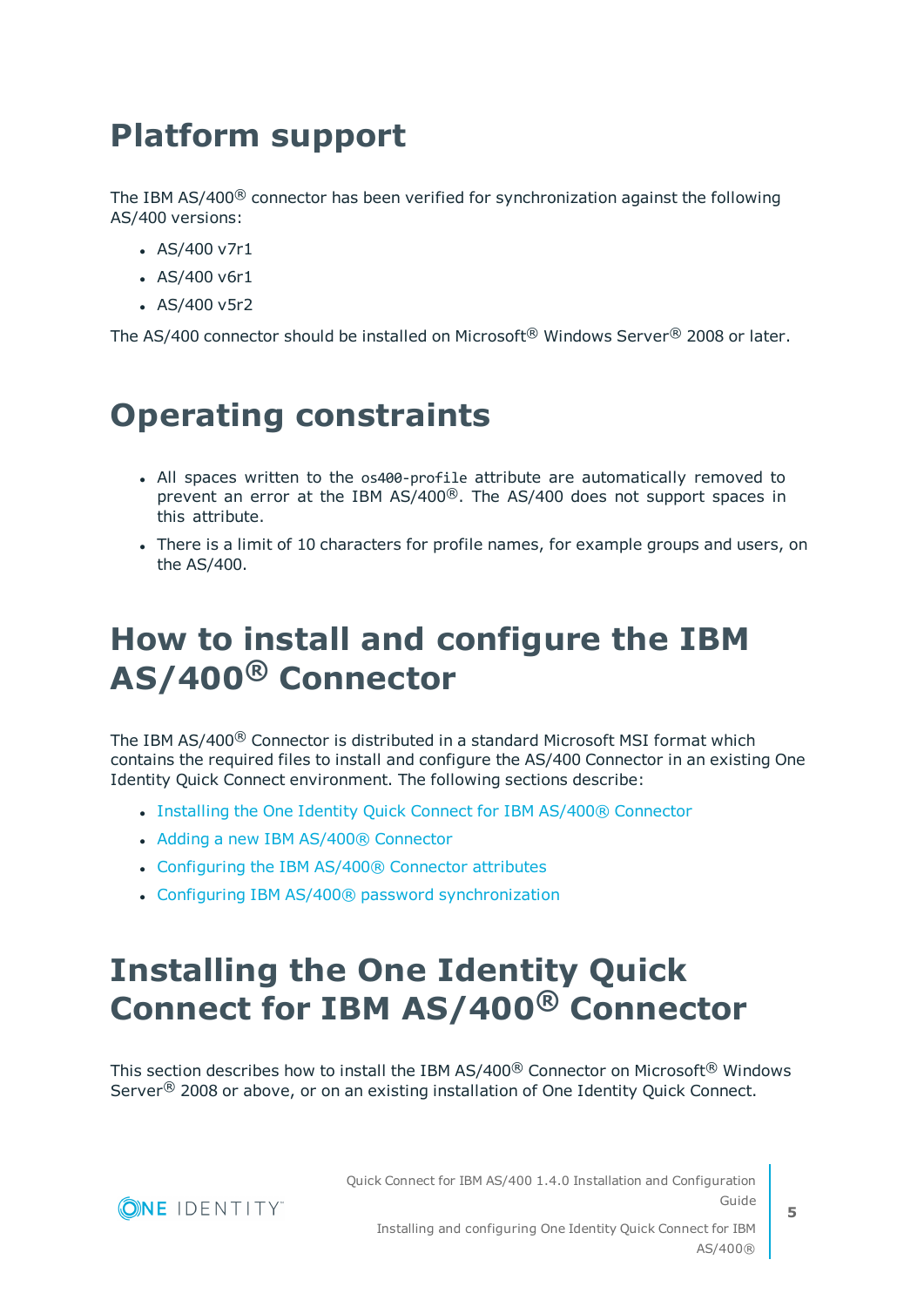#### *To install One Identity Quick Connect for IBM AS/400®Connector software*

- 1. To start the installation for:
	- a. 32-bit systems double-click the **QuickConnectForAS400\_x86.msi** installation routine.
	- b. 64-bit systems double-click the **QuickConnectForAS400\_x64.msi** installation routine.
- 2. The Welcome Wizard starts. Click **Next**.
- 3. Read the License Agreement, select the **I accept the terms in the license agreement** box, and then click **Next**.
- 4. Enter your name and organization.
- 5. Click **Install**.

The files will be copied to your system. On completion of the installation, you will be prompted to restart your One Identity Quick Connect Service.

### <span id="page-5-0"></span>**Verifying the Connector installation**

To verify the IBM AS/400® Connector installation, click **About** in the top right-hand corner of the Quick Connect Console. The **About Quick Connect** page is displayed. If the installation was successful, the AS/400 connector is included in the list of installed connectors.

### **Figure 1: About Quick Connect**

| Quick Connect Sync Engine version: 5.4.0.740                                                              |                               |                               |                                         |                                              |  |
|-----------------------------------------------------------------------------------------------------------|-------------------------------|-------------------------------|-----------------------------------------|----------------------------------------------|--|
| View information on the number of licensed objects in synchronization scope for each installed connector. |                               |                               |                                         |                                              |  |
| Connector                                                                                                 | Average<br>(licensed objects) | Maximum<br>(licensed objects) | Last workflow run<br>(licensed objects) | Number of<br>Last sync run date<br>sync runs |  |
| Built-in Connectors 5.4.0                                                                                 |                               |                               |                                         |                                              |  |
| Quest ActiveRoles Server Connector                                                                        | $\mathbf{0}$                  | $\Omega$                      | $\Omega$                                | $\mathbf{0}$                                 |  |
| Quest One Identity Manager Connector                                                                      | $\mathbf{0}$                  | $\mathbf{0}$                  | $\mathbf{0}$                            | $\mathbf{0}$                                 |  |
| One Identity Quick Connect Express for Active Directory 5.5.0                                             |                               |                               |                                         |                                              |  |
| Active Directory Connector                                                                                | $^{\circ}$                    | $^{\circ}$                    | $\mathbf 0$                             | $^{\circ}$                                   |  |
| AD LDS (ADAM) Connector                                                                                   | $\mathbf{0}$                  | $\Omega$                      | $\Omega$                                | $\Omega$                                     |  |
| Exchange Server Connector                                                                                 | $\mathbf{0}$                  | $\mathbf 0$                   | $\mathbf 0$                             | $^{\circ}$                                   |  |
| Lync Server Connector                                                                                     | $\mathbf{0}$                  | $\mathbf 0$                   | $\mathbf{0}$                            | $\mathbf{0}$                                 |  |
| One Identity Quick Connect for AS/400 1.3.0                                                               |                               |                               |                                         |                                              |  |
| AS/400 Connector                                                                                          | 0                             | $\Omega$                      | 0                                       | 0                                            |  |



OK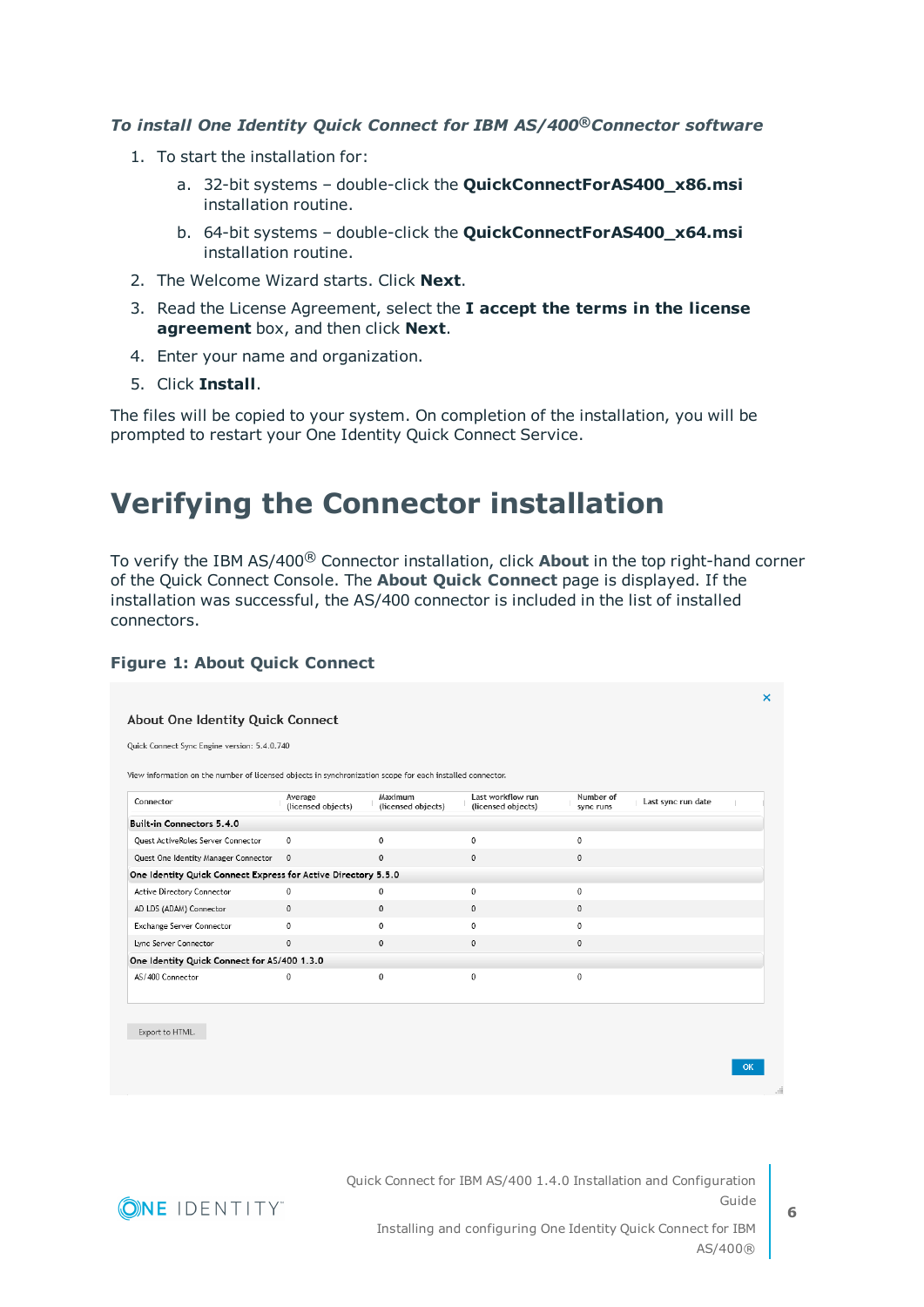## <span id="page-6-0"></span>**Adding a new IBM AS/400® Connector**

The Quick Connect Sync Engine provides an **Add Connection** wizard. The wizard adds a specific external data source to the One Identity Quick Connect environment and configures a connection to that data system. You can manually start the wizard using the following procedure:

#### *To add an external data source to One Identity Quick Connect*

- 1. In the **Quick Connect Administration Console**, select Connections.
- 2. Click the **Add connection** link. The **Name connection and select connector** page is displayed:

| <b>Add Connection</b>                                   |                                                                                      |                     | ×      |
|---------------------------------------------------------|--------------------------------------------------------------------------------------|---------------------|--------|
|                                                         |                                                                                      |                     |        |
| Name connection and select connector                    |                                                                                      |                     |        |
|                                                         | Type a descriptive name for the connection and select the connector you want to use. |                     |        |
| Connection name:                                        |                                                                                      |                     |        |
| AS/400 7.1 System                                       |                                                                                      |                     |        |
|                                                         |                                                                                      |                     |        |
| Use the specified connector:<br>AS/400 Connector        |                                                                                      |                     | ▼      |
| <b>Built-in Connectors</b>                              |                                                                                      |                     |        |
| Quest ActiveRoles Server Connector                      |                                                                                      |                     |        |
| Quest One Identity Manager Connector                    |                                                                                      |                     |        |
| One Identity Quick Connect Express for Active Directory |                                                                                      |                     |        |
| Active Directory Connector                              |                                                                                      |                     |        |
| AD LDS (ADAM) Connector                                 |                                                                                      |                     |        |
| Exchange Server Connector                               |                                                                                      |                     |        |
| Lync Server Connector                                   |                                                                                      |                     |        |
| One Identity Quick Connect for AS/400                   |                                                                                      |                     |        |
| AS/400 Connector                                        |                                                                                      |                     |        |
|                                                         |                                                                                      |                     |        |
| Download more connectors                                |                                                                                      |                     |        |
| Step 1 of 2 : Name connection and select connector      |                                                                                      | Back<br><b>Next</b> | Cancel |
|                                                         |                                                                                      |                     |        |

- 3. Enter a Connection name.
- 4. In the Use the specified connector field, choose the AS/400 Connector from the list. Click Next.
- 5. When establishing a connection to an AS/400 LDAP directory service, the wizard prompts you to complete the Specify connection settings for LDAP directory service.
- 6. On the Specify connection settings for AS/400 page, specify the AS/400 LDAP service

**ONE IDENTITY** 

Quick Connect for IBM AS/400 1.4.0 Installation and Configuration Guide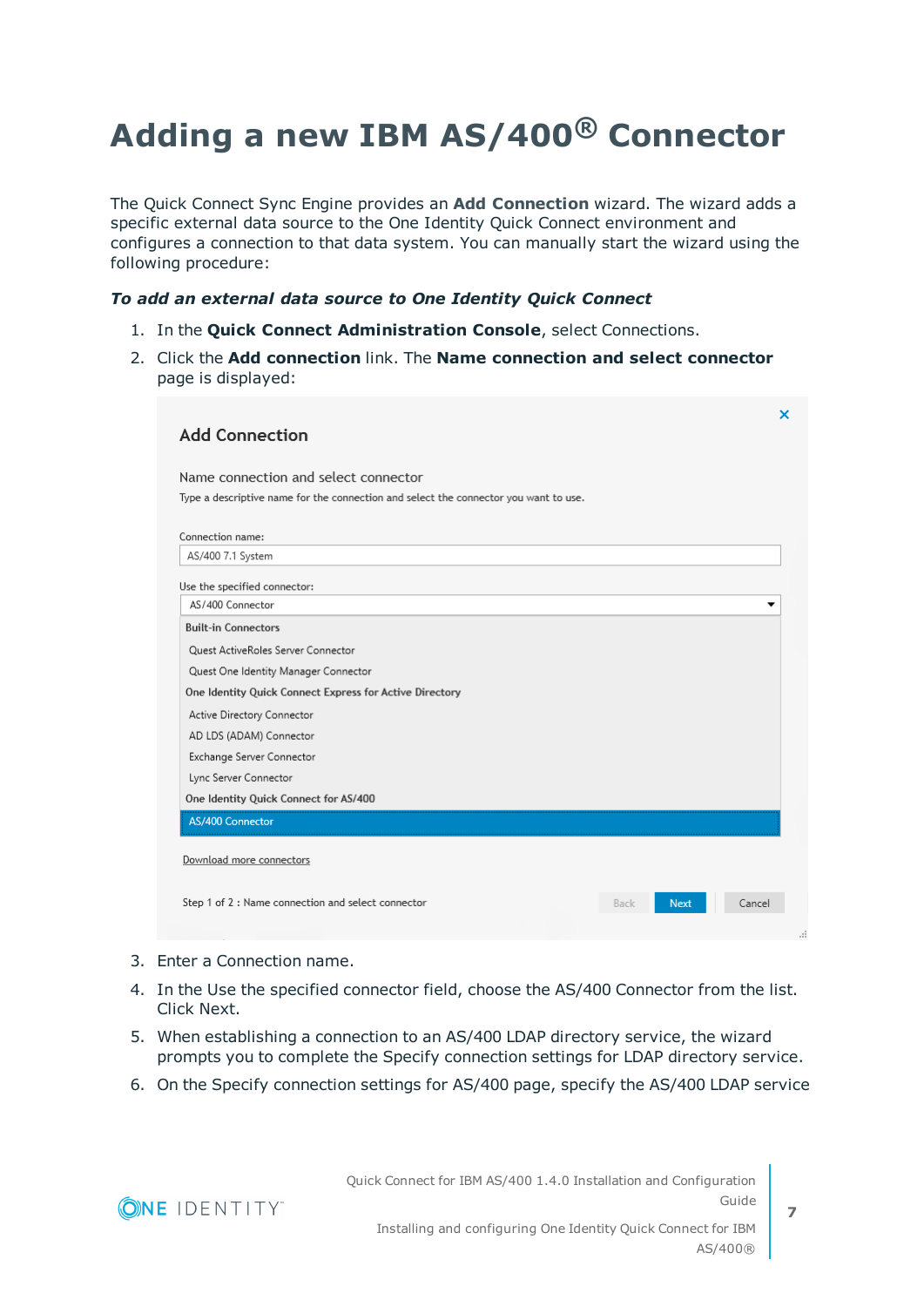to connect to and the account that the application will use to access the AS/400 LDAP service.

This page is similar to the following screen:

| <b>Add Connection</b>                    |     |                                                                         |      |        | x      |
|------------------------------------------|-----|-------------------------------------------------------------------------|------|--------|--------|
|                                          |     | Specify connection settings                                             |      |        |        |
|                                          |     | Specify connection settings to access an AS/400 LDAP directory service. |      |        |        |
| Connect options:                         |     |                                                                         |      |        |        |
| Server:                                  |     | as400.mycompany.local                                                   |      |        |        |
| Port:                                    | 636 | $\vee$ SSL                                                              |      |        |        |
| Bind options:<br>User name:<br>Password: |     | os400-profile=admin,cn=accounts,os400-sys=as400.mycompany.local<br>     |      |        |        |
|                                          |     |                                                                         |      |        |        |
| <b>Test Connection</b>                   |     |                                                                         |      |        |        |
|                                          |     | Step 2 of 2 : Specify connection settings                               | Back | Finish | Cancel |
|                                          |     |                                                                         |      |        |        |

#### *To specify connection settings to access an AS/400 LDAP directory service*

- 1. Open the **Specify connection settings for AS/400** page.
- 2. In the **Server** field, type the fully qualified DNS name of the AS/400 server running the LDAP service.
- 3. In the **Port** field, type the AS/400 LDAP communication port number in use by the service. (The default port numbers are 389 for non SSL and 636 for SSL encrypted data).
- 4. In the **User name** field, specify the fully distinguished name (DN) of the account under which the application will access the AS/400 LDAP directory service.
- 5. In the **Password** field, specify the password of the user account under which the application will access the AS/400 LDAP directory service. We recommend that you select the SSL check box if synchronizing sensitive data between connectors.
- 6. Optionally, click **Test Connection** to verify that the credentials provided can access the AS/400 LDAP service.
- 7. Click **Finish**.

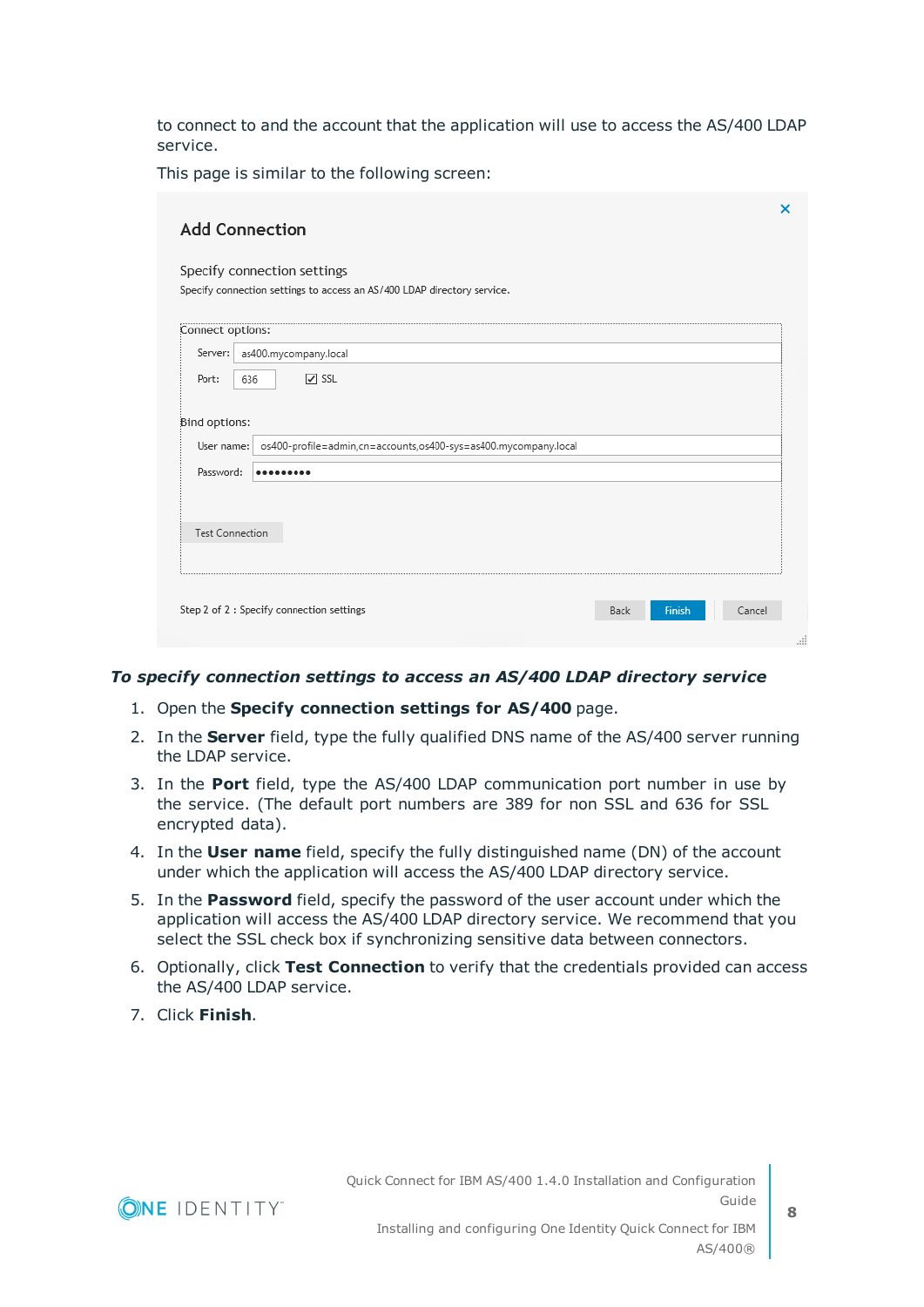## <span id="page-8-0"></span>**Configuring the IBM AS/400® Connector attributes**

The following attributes have been verified for synchronization with this release, in addition to the password synchronization attribute. Other attributes can be synchronized by One Identity Quick Connect provided the attribute types are maintained between platforms (see Operating [constraints\)](#page-4-1).

|       | Type of attribute Active Directory® attribute IBM AS/400® attribute |                   |
|-------|---------------------------------------------------------------------|-------------------|
| User  | sAMAccountName                                                      | os400-profile     |
| User  | Any string field                                                    | os400-text        |
| Group | sAMAccountName                                                      | os400-profile     |
| Group | member                                                              | os400-groupmember |

|  |  |  |  |  | Table 1: IBM AS/400® Connector attributes |  |
|--|--|--|--|--|-------------------------------------------|--|
|--|--|--|--|--|-------------------------------------------|--|

### <span id="page-8-1"></span>**Additional considerations**

This section describes additional points to consider when configuring the IBM AS/400® connector.

### <span id="page-8-2"></span>**Using groups with IBM AS/400®**

The IBM AS/400® operating system does not have any concept of groups as discrete entities. Instead, an administrator creates a user profile which is used as a group profile. Other user profiles are then linked to this using the GrpPrf or SupGrpPrf parameters of the ChgUsrPrf command. The GrpPrf value maps to the os400-grpprf attribute in the AS/400 schema, while the SupGrpPrf value maps to the os400-supgrpprf attribute. The AS/400 Quick Connect mappings must be defined for users and groups to enable full user and group synchronization.

The instructions on the following pages describe how to create an Active Directory<sup>®</sup> to AS/400 user/group synchronization workflow.

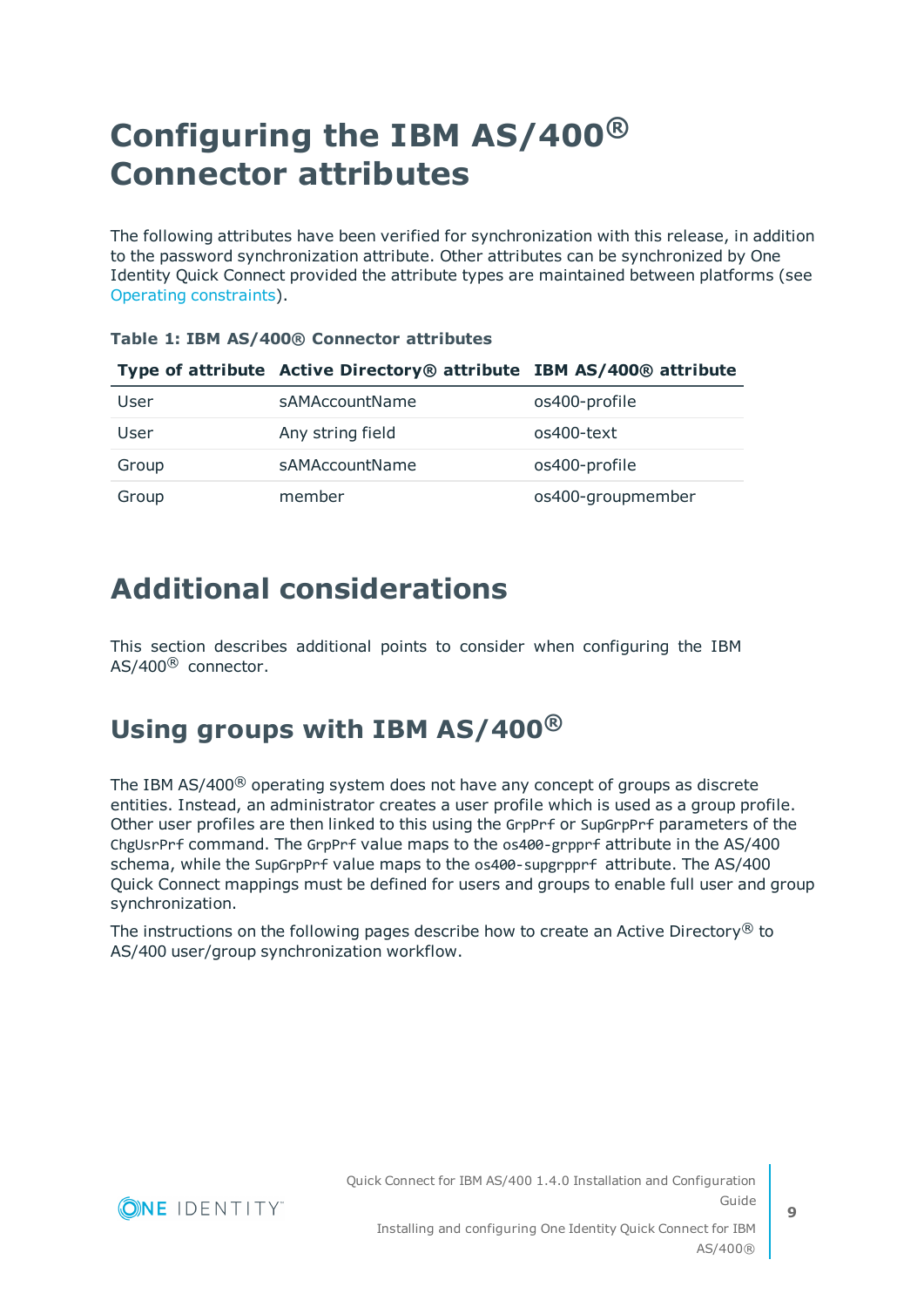### <span id="page-9-0"></span>**Optional IBM AS/400® account unlock during password reset function**

You can optionally unlock a user's IBM  $AS/400^\circ$  account at the same time as performing a password reset. This functionality is switched off by default and can be enabled by editing the connector's configuration file as follows:

Edit the file:

<Your Program Files folder>\One Identity\Quick Connect\AS400Connector\ConnectorConfig.xml

and add the following lines just before the </ConnectorInfo> which appears on the last line of the file:

<SelfConfig>

<EnableAccount>true</EnableAccount>

</SelfConfig>

Only the value true will enable the new functionality.

The LDAP password request sent to AS/400 will then also include a request to modify the account status (os-400-status=\*ENABLED).

The configuration file is read every time an LDAP connection is made to the AS/400, so the new value will be picked up for the next set of synchronizations.

6 NOTE: If you edited ConnectorConfig.xml to implement the optional unlock of a user's AS/400 account at the same time as performing a password reset in an earlier version of the connector for AS/400, then you will need to repeat that edit after installing a later version

## <span id="page-9-1"></span>**Creating the One Identity Quick Connect mappings**

You will need to create two mappings to enable user and group synchronization between Active Directory<sup>®</sup> and the IBM AS/400<sup>®</sup>.

### <span id="page-9-2"></span>**For user synchronization**

#### *To create mappings for user synchronization*

- 1. First define the IBM AS/400® Connector as described in Adding a new AS/400 Connector, then click the **Mapping** tab.
- 2. Select the **Active Directory Connector** from the list.
- 3. Click **Add mapping pair** at the top of the screen.



Quick Connect for IBM AS/400 1.4.0 Installation and Configuration Guide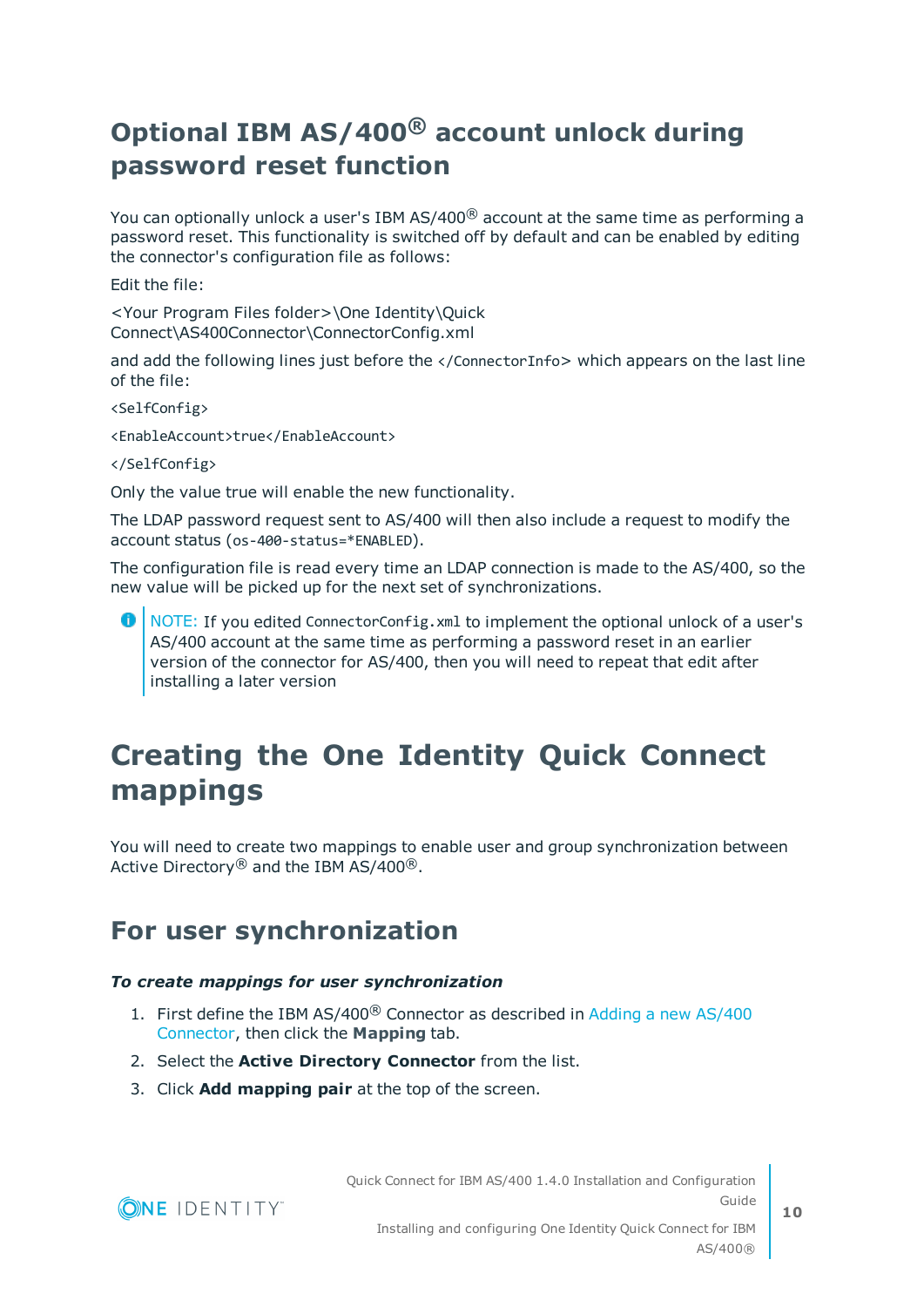- 4. A new wizard starts.
- 5. Your Active Directory connector is selected automatically.
- 6. Verify that the **system object type** is defined as **User (user)**, and then click **Next**.
- 7. In the **Target Connect system** section, click **Specify**….
- 8. Select your AS/400 connector from the list.
- 9. Click **Finish**.
- 10. Verify that the system object type is **os400-usrprf**, then click **Finish**.
- 11. On the main **Mapping** screen, select your newly created pair.
- 12. Click **Add mapping rule**. The **Define Mapping Rule** wizard starts.
- 13. Click **Attribute**… for your Active Directory connector and select the **sAMAccountNam**e attribute for your Active Directory attribute.
- 14. Click **OK**.
- 15. Click **Attribute**… for your AS/400 connector and select the **os400-profile** attribute for your AS/400 attribute.
- 16. Click **OK**.
- <span id="page-10-0"></span>17. Click **Map** now.

### **For group synchronization**

#### *To create mappings for group synchronization*

- 1. First define the IBM AS/400® Connector described in Adding a new AS/400 Connector, and then click the **Mapping** tab.
- 2. Select the **Active Directory Connector** from the list.
- 3. Click **Add mapping pair** at the top of the screen.
- 4. A new wizard starts.
- 5. Your Active Directory connector is selected automatically.
- 6. Verify that the **system object type** is defined as **Group (group)**, then click **Next**.
- 7. In the **Target Connect system** section, select **Specify**….
- 8. Select your AS/400 connector from the list.
- 9. Click **Finish**.
- 10. Verify that the system object type is **os400-usrprf**, then click **Finish**.
- 11. On the main **Mapping screen**, select your newly created pair.
- 12. Click **Add mapping rule**. The **Define Mapping Rule** wizard starts.
- 13. Click **Attribute**… for your Active Directory connector and select the **sAMAccountName** attribute for your Active Directory attribute.
- 14. Click **OK**.

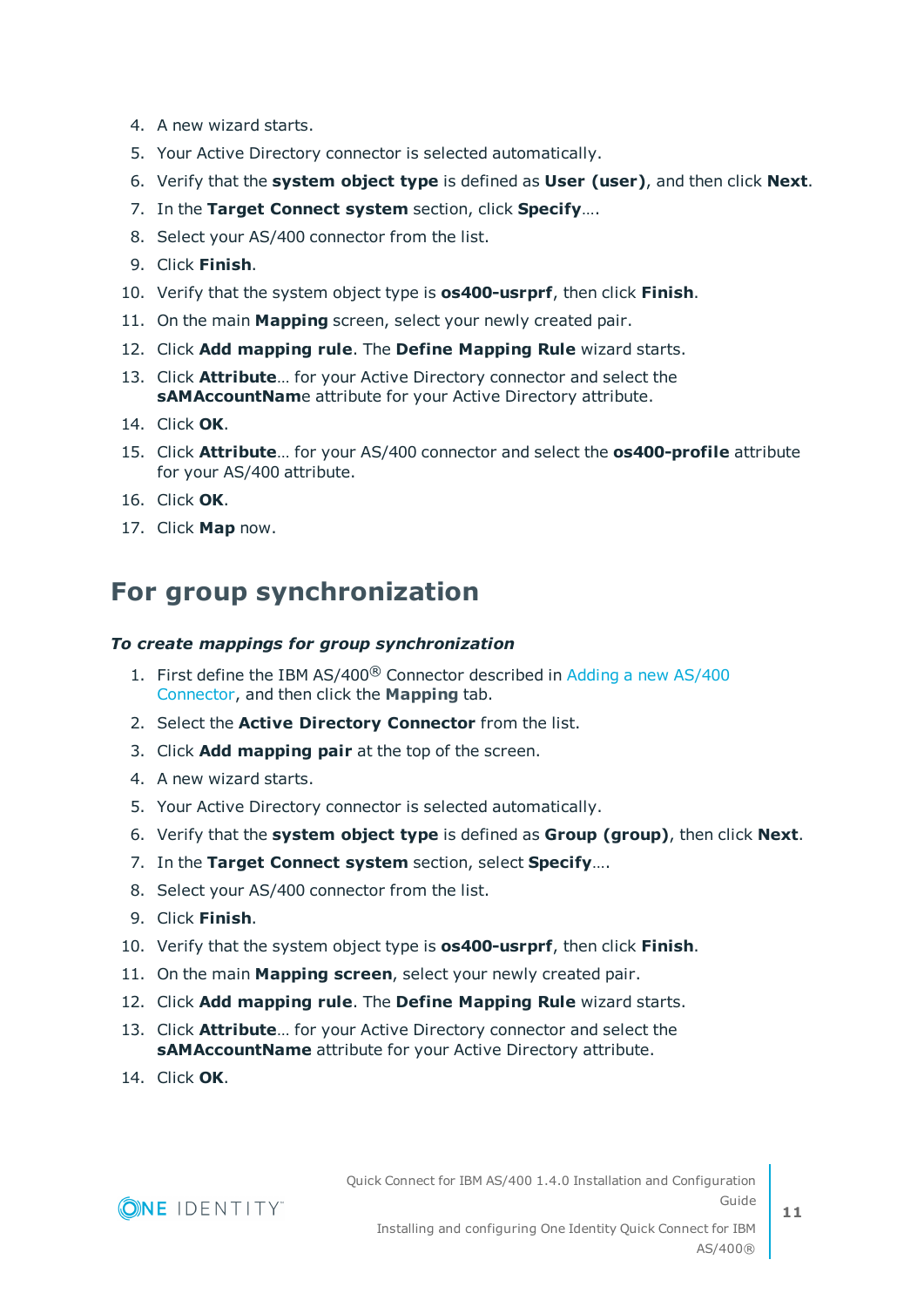- 15. Click **Attribute**… for your AS/400 connector and select the **os400-profile** attribute for your AS/400 attribute.
- 16. Click **OK**.
- 17. On the main **Mapping** screen, click **Add mapping rule**. The **Define Mapping Rule** wizard starts.
- 18. Click **Attribute**… for your Active Directory connector and select the member attribute for your Active Directory attribute.
- 19. Click **OK**.
- 20. Click **Attribute**… for your AS/400 connector and select the **os400-groupmember** attribute for your AS/400 attribute.
- 21. Click **OK**.
- 22. Click **Map now**.

When you have completed these steps, your mapping will be similar to the following example:

| One Identity Quick Connect       |                                                                                                                                                                                        |             |
|----------------------------------|----------------------------------------------------------------------------------------------------------------------------------------------------------------------------------------|-------------|
|                                  | Mapping > Connection: AD<br>m<br>ゝ                                                                                                                                                     |             |
| ▶ <b>♦ Workflows</b>             |                                                                                                                                                                                        |             |
| <b>Sync History</b>              | <b>Connection: AD</b>                                                                                                                                                                  |             |
| $\mathbb{P}$ Connections         | Add, modify, or delete mapping pairs. To create or modify mapping rules for a pair, click that pair. To apply all mapping rules configured for a mapping pair, click Map now.          |             |
| $\overline{\phantom{a}}$ Mapping | + Add mapping pair                                                                                                                                                                     |             |
| <b>Connection: AD</b>            | iii os400-usrprf (AS/400 7.1 System)<br>user<br>$\sim$                                                                                                                                 |             |
| <b>P&amp;</b> Password Sync      | Idle<br>Status:<br>Last run:<br>Schedule ▶ Map now X Delete<br>group - $\blacksquare$ os 400-usrprf (AS/400 7.1 System)<br>Idle<br>Status:<br>Last run:<br>Schedule ▶ Map now X Delete |             |
|                                  |                                                                                                                                                                                        | <b>Back</b> |
|                                  |                                                                                                                                                                                        | i           |

### <span id="page-11-0"></span>**Creating a workflow**

Workflows are designed for three key areas:

- Provision
- Update
- Deprovision

**Provision** – Creates objects in the target connected data systems based on the changes made to specific objects in the source connected system. When creating a new object, One Identity Quick Connect assigns initial values to the object attributes based on the attribute population rules you have configured.

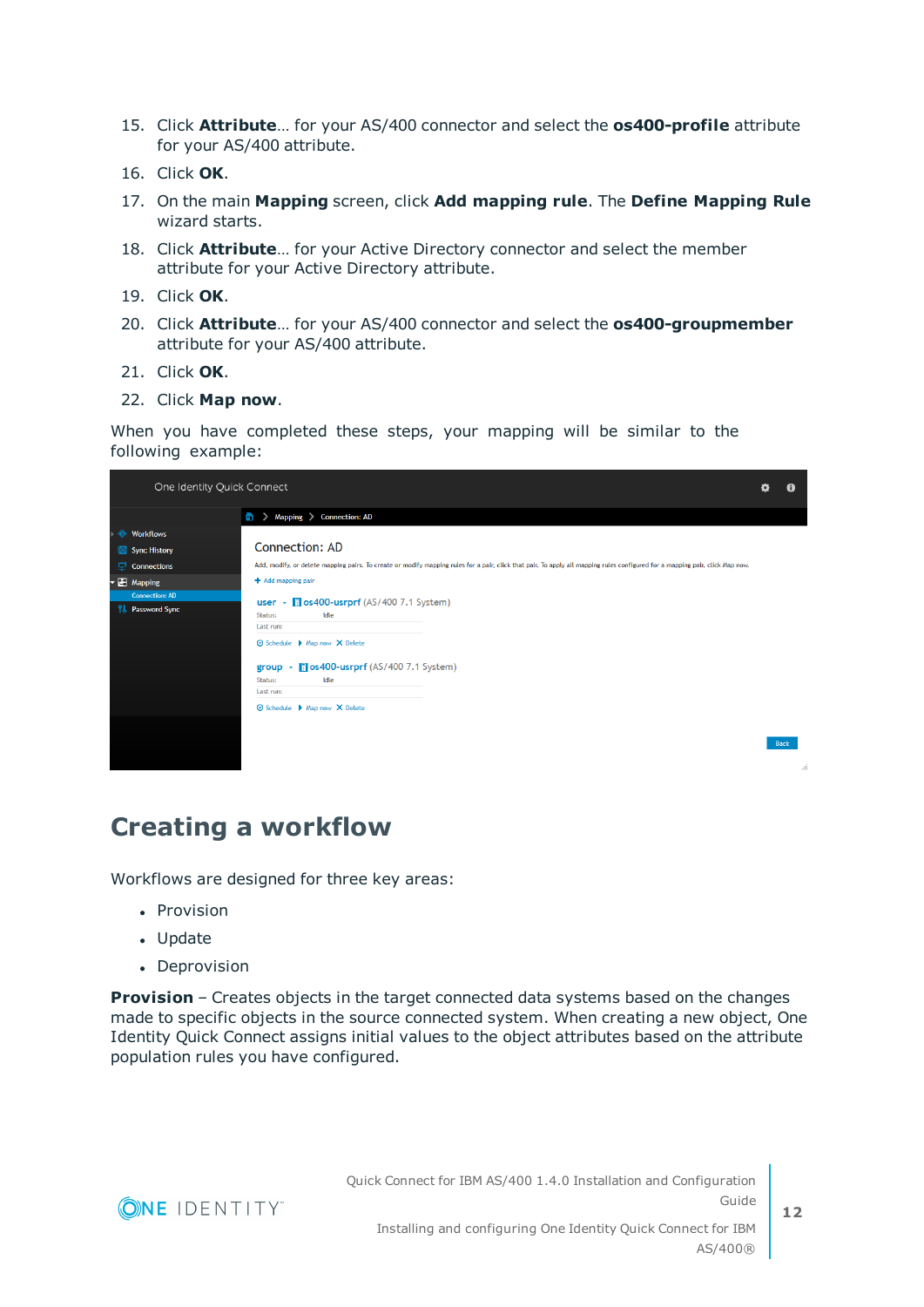**Update** – Changes the attributes of objects in the target connected data systems based on the changes made to specific objects in the source connected system. To define the objects that will participate in the update operation you can use object mapping rules.

**Deprovision** – Modifies or removes objects in the target connected data systems after their counterparts have been disconnected from the source connected system. One Identity Quick Connect can be configured to remove objects permanently or change them to a specific state.

### <span id="page-12-0"></span>**Example – creating a workflow**

This example demonstrates how to create a workflow from Active Directory® to your IBM  $AS/400^{\circledR}$ .

### <span id="page-12-1"></span>**Provisioning (groups)**

### *To synchronize Active Directory® groups to the IBM AS/400®*

- 1. Navigate to the **Workflow** tab on the main menu.
- 2. Click **Add workflow**.
- 3. Enter a description for your workflow, for example Sync Active Directory to AS/400.
- 4. Click the **Sync Active Directory to AS/400 workflow step** hyperlink.
- 5. Click **Add synchronization step**.
- 6. Click **Provision** and then click **Next**.
- 7. From the **Source connected system** section, click **Specify**….
- 8. A new wizard starts.
- 9. Select your Active Directory Connector and click **Finish**.
- 10. The Active Directory source object type: is currently set to **User (user)**. Change this to **Group (group)** by entering the word group.
- 11. Specify any **Specific Provision Criteria**, for example only members of a specific OU are synchronized.
- 12. Click **Next**.
- 13. In the **Target connected system**: field, click **Specify**…, and then locate your AS/400 connector and click **Finish**.
- 14. The object type in the **Target object system** field should be prefilled by One Identity Quick Connect to **os400-usrprf**.
- 15. Click **Next**.
- 16. In the **Specify provisioning rules** section, click **Attribute**.
- 17. In the **Source attribute**: field, click **Select**…, locate **sAMAccountName** and click

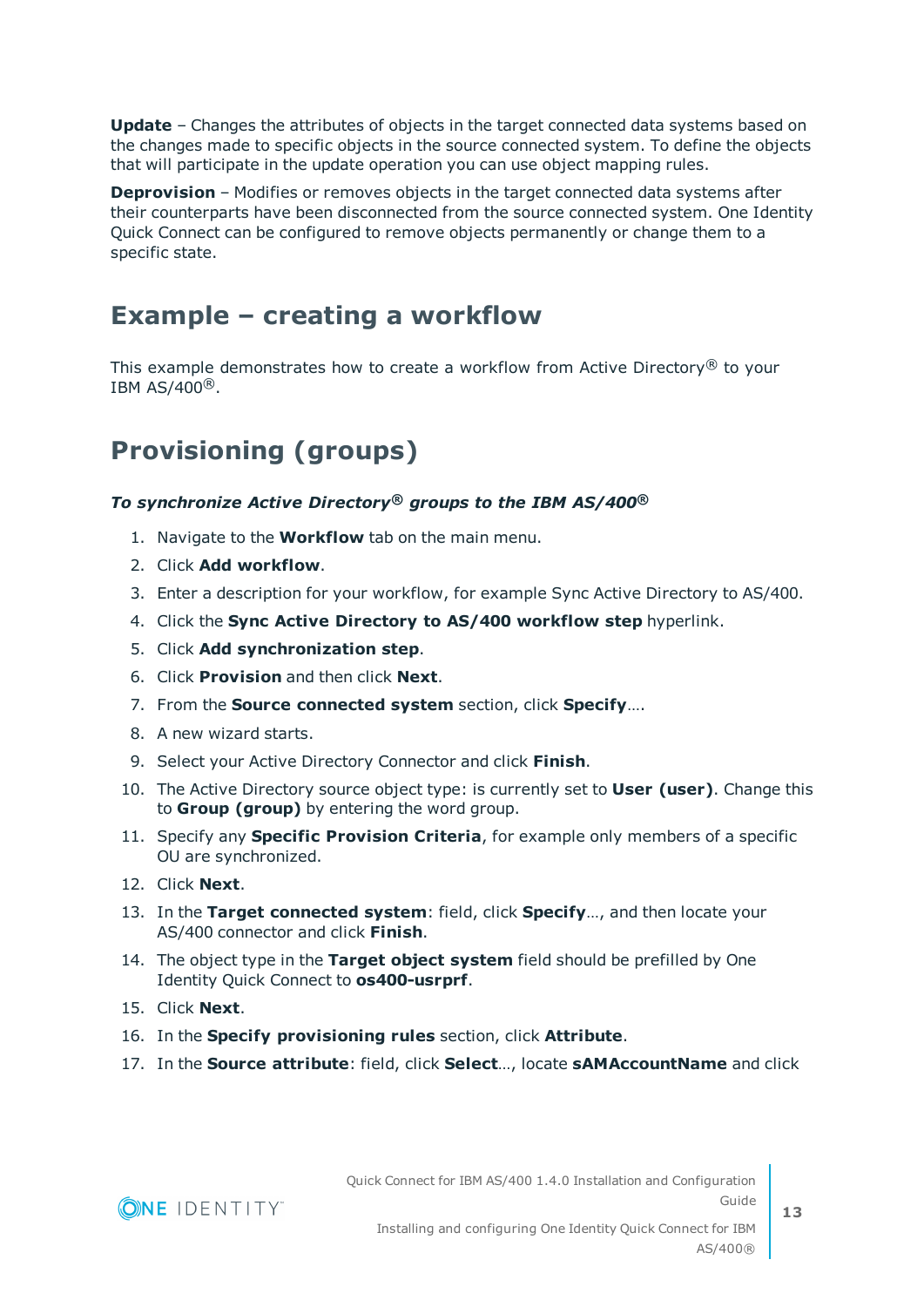**OK**.

- 18. In the **Target attribute**: field, click **Attribute**, then Select, locate **os400-profile** and click **OK**. (\*)
- 19. Click **OK**.
- 20. Specify an initial password for the newly created group.
- <span id="page-13-0"></span>21. Click **Finish** to complete this synchronization step.

### **Provisioning (users)**

### *To synchronize the Active Directory® users to the IBM AS/400®*

- 1. Navigate to the **Workflow** tab.
- 2. Click **Add synchronization**.
- 3. Click **Provision** and then **Next**.
- 4. From the **Source connected system** section, click **Specify**….
- 5. A new wizard starts.
- 6. Select your Active Directory Connector and click **Finish**.
- 7. **The Active Directory source object type**: is currently set to **User (user)**. Do not change this value.
- 8. Specify any **Specific Provision Criteria**, for example only members of a specific OU are synchronized.
- 9. Click **Next**.
- 10. In the **Target connected system**: field, click **Specify**…, and then locate your AS/400 connector and click **Finish**.
- 11. The object type in the **Target object system** field is prefilled by One Identity Quick Connect to **os400-usrprf**.
- 12. Click **Next**.
- 13. In the **Specify provisioning rules** section, click **Attribute**.
- 14. In the **Source attribute**: field, click **Select**… locate **sAMAccountName** and click **OK**.
- 15. In the **Target attribute**: field, click **Attribute**, then **Select**, locate **os400-profile** and click **OK**. (\*)
- 16. Click **OK**.
- 17. Specify an initial password for the newly created group.
- 18. Click **Finish** to complete this synchronization step.

When you have successfully completed the steps in [Provisioning](#page-12-1) (groups) and [Provisioning](#page-13-0) [\(users\)](#page-13-0), all new users or groups in your Active Directory system will be synchronized using One Identity Quick Connect to your AS/400 server.

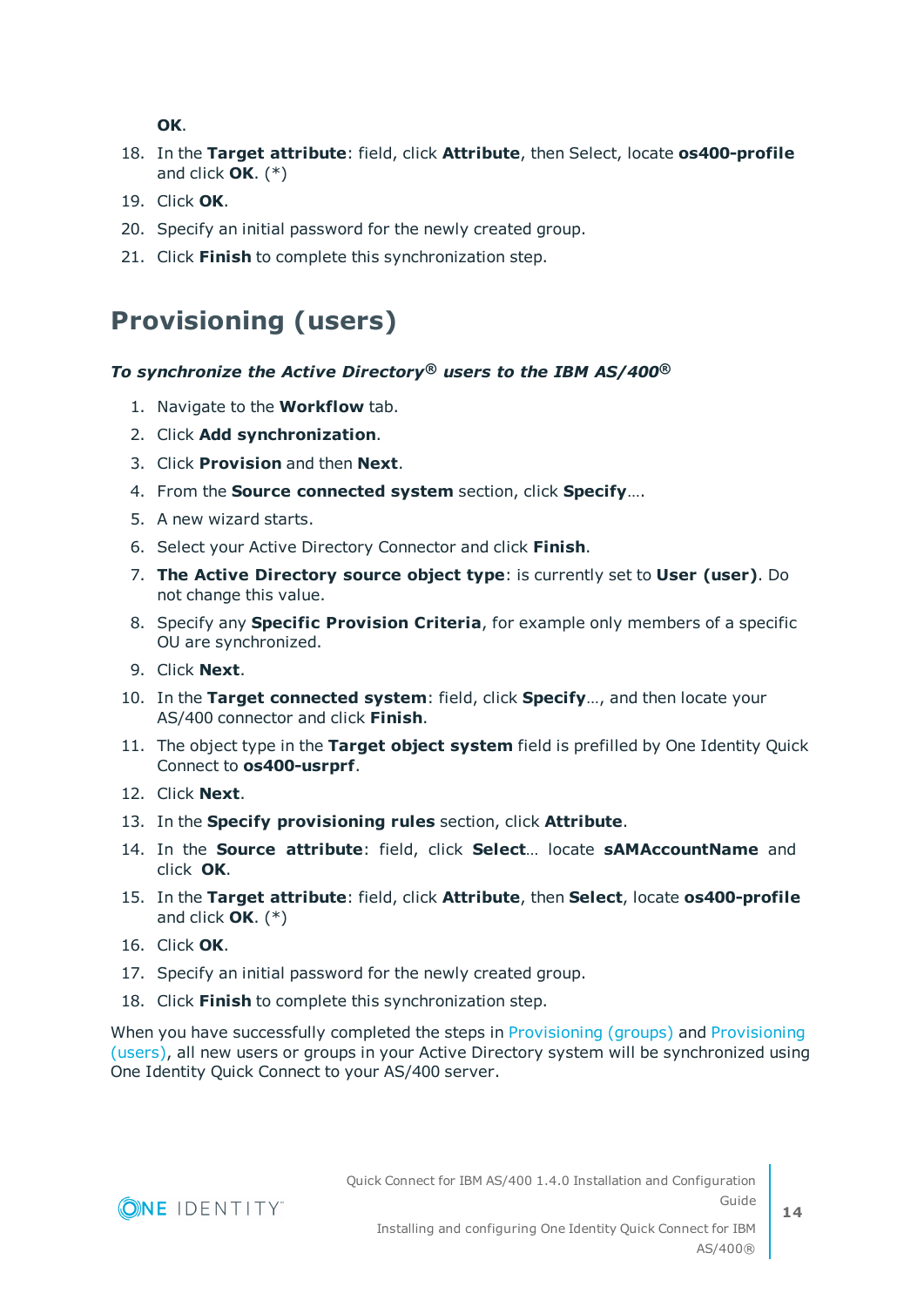### <span id="page-14-0"></span>**Updating (groups)**

### *To synchronize users Active Directory® attribute(s) group membership to the IBM AS/400®*

- 1. Navigate to the Workflow tab.
- 2. Click **Add synchronization** step.
- 3. Click **Update** and then click **Next**.
- 4. From the **Source connected system section**, click **Specify**….
- 5. A new wizard starts.
- 6. Select your Active Directory Connector and click **Finish**.
- 7. The **source object type**: is currently set to **User (user)**. Change this to **Group (group)** and click **OK**.
- 8. Specify any **Updating Criteria**, for example only members of an OU are synchronized.
- 9. Click **Next**.
- 10. In the **Target connected system** section, click **Specify**…, and then locate your AS/400 connector.
- 11. Click **Finish**.
- 12. The **Target object type** is prefilled by One Identity Quick Connect to **os400 usrprf**.
- 13. Click **Next**.
- 14. In the **Specify updating rules** section, click the **Attribute**. (\*)
- 15. The **Direct Synchronization screen** is displayed. In the **Source attribute**: section, click **Select**, locate member and click **OK**.
- 16. The Target attribute: field is automatically set to os400-groupmember.
- 17. Click **OK**.
- <span id="page-14-1"></span>18. Click **Finish** to complete this synchronization step.

### **Updating (users)**

#### *To synchronize the Active Directory® attributes*

- 1. Navigate to the **Workflow** tab.
- 2. Click **Add synchronization step**.
- 3. Click **Update** and then **Next**.
- 4. From the **Source connected system section**, click **Specify**….
- 5. A new wizard starts.

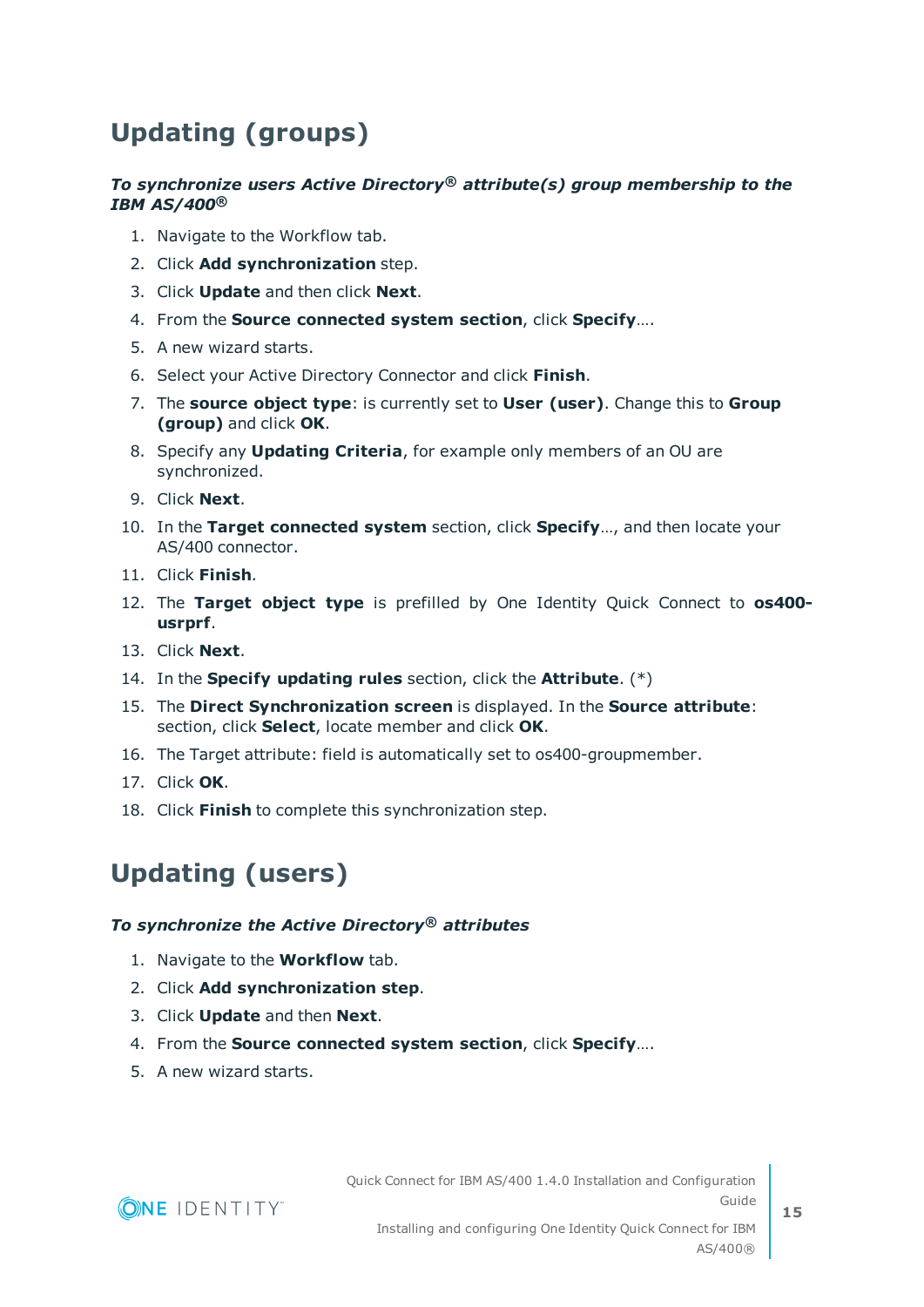- 6. Select your Active Directory Connector and click **Finish**.
- 7. The Source object type is currently set to **User (user)**.
- 8. Specify any **Update Criteria**, for example only members of an OU are synchronized.
- 9. Click **Next**.
- 10. In the **Target connected system** section, click **Specify**…, and then locate your existing AS/400 connector.
- 11. Click **Finish**. The **Target object type** is prefilled by One Identity Quick Connect to **os400-usrprf**.
- 12. Click **Next**.
- 13. In the **Specify updating rules section**, click **Attribute**. (\*)
- 14. The **Direct Synchronization screen** is displayed. In the **Source attribute**: section, click **Select**…, locate mail and click **OK**.
- 15. In the **Target attribute**: field, click **Select**…, enter **os400-text** and click **OK**.
- 16. Click **Finish** to complete this synchronization step.

(\*) At this stage in the configuration procedure, you can configure as many attribute mappings between AS/400 and Active Directory as required for your infrastructure. The items specified in this guide are examples only. For more information, please refer to Operating [constraints.](#page-4-1)

When these steps are completed successfully, any modifications to your existing users or groups will be synchronized with your AS/400.

### <span id="page-15-0"></span>**Deprovisioning (groups)**

### *To deprovision groups*

- 1. Navigate to the **Workflow** tab.
- 2. Click **Add synchronization step**.
- 3. Click **Deprovision** and then **Next**.
- 4. In the **Source connected system** section, click **Specify**….
- 5. Select your Active Directory® Connector and click **Finish**.
- 6. Modify the Source Object type to group.
- 7. In the **Deprovision target if**: section, select the **Source object is deleted or is out of synchronization scope** check box.
- 8. Alternatively, configure the **Source object meets these criteria** as required.
- 9. Click **Next**.
- 10. In the **Target connected system**: field, click **Specify**….
- 11. Locate your IBM AS/400® connector and complete the steps in the wizard.

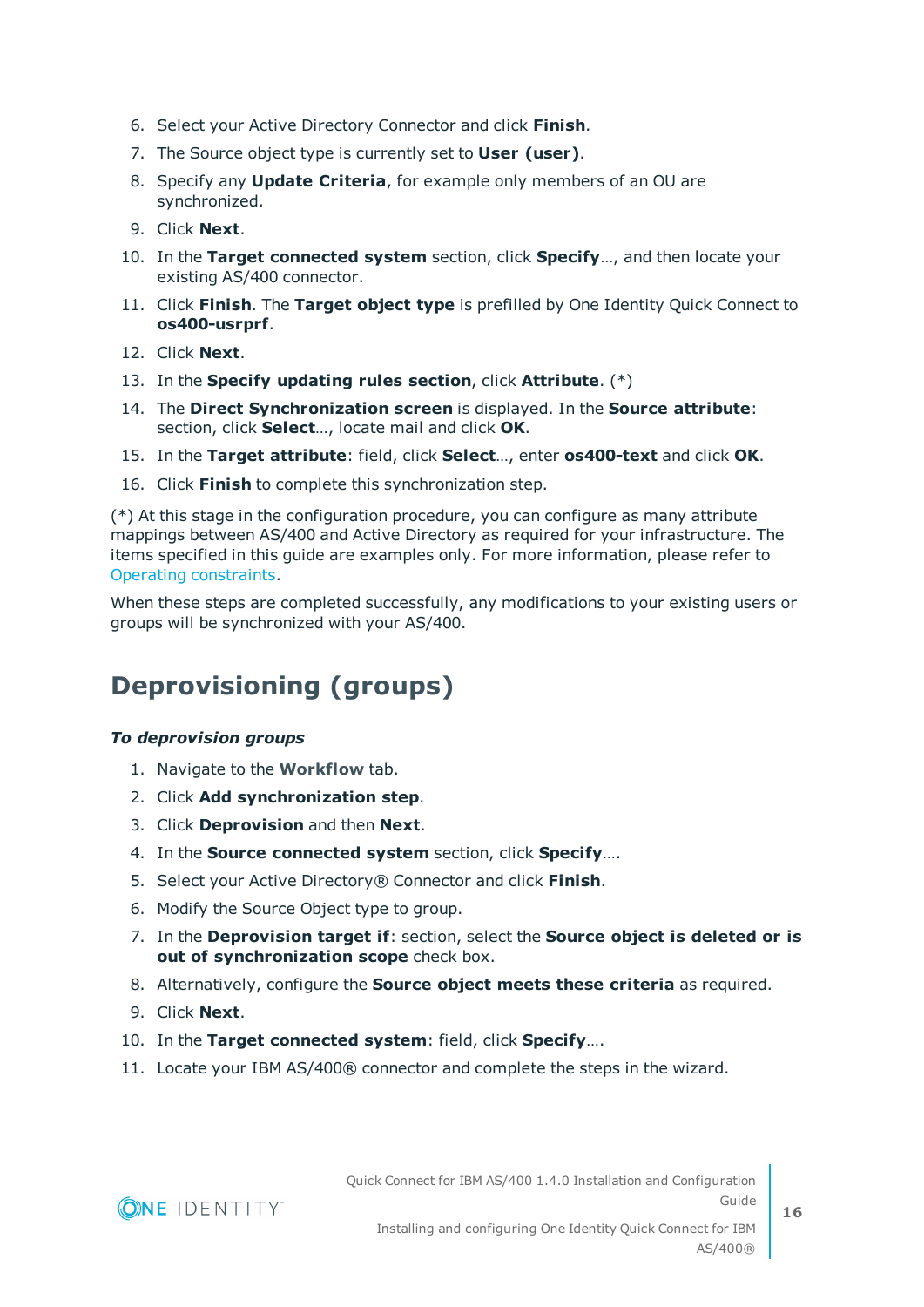- 12. The **Target object type** is prefilled automatically to **os400-usrprf**.
- 13. Click **Next**.
- 14. Select **Delete target object**.
- <span id="page-16-0"></span>15. Click **Finish** to complete this synchronization step.

### **Deprovisioning (users)**

### *To deprovision users*

- 1. Navigate to the **Workflow** tab.
- 2. Click **Add synchronization step**.
- 3. Click **Deprovision** and then **Next**.
- 4. In the Source connected system section, click **Specify**….
- 5. Select your Active Directory® Connector and click **Finish**.
- 6. Verify the **Source object type** is set to user.
- 7. In the **Deprovision target if**: section, select the **Source object is deleted or is out of synchronization scope** check box.
- 8. Alternatively, configure the Source object meets these criteria as required.
- 9. Click **Next**.
- 10. In the **Target connected system**: field, click **Specify**….
- 11. Locate your IBM AS/400® connector and complete the steps in the wizard.
- 12. The **Target object type** is prefilled automatically to **os400-usrprf**.
- 13. Click **Next**.
- 14. Select **Delete target object**.
- <span id="page-16-1"></span>15. Click **Finish** to complete this synchronization step.

## **Configuring IBM AS/400® password synchronization**

Passwords are only captured from Active Directory<sup>®</sup> when the One Identity Quick Connect capture module is installed.

**O** NOTE: Password synchronization is possible in one direction only, from Active Directory to IBM AS/400®.

Please refer to Automated Password Synchronization in the One Identity Quick Connect v5 documentation for further configuration information.

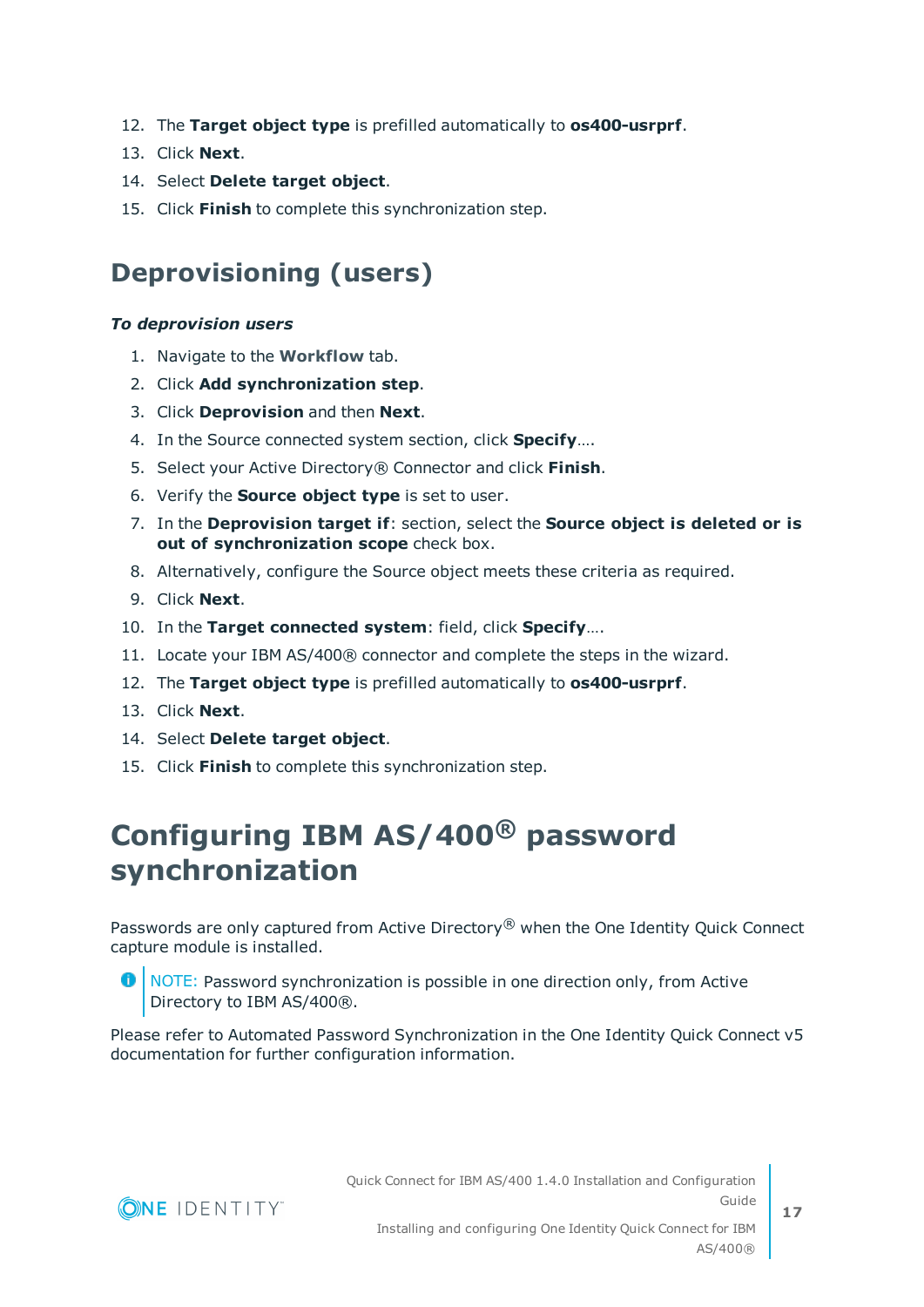### *To enable password synchronization from Active Directory® to IBM AS/400®*

- 1. Navigate to the One Identity Quick Connect Administration Console.
- 2. Click the **Password Sync** tab.
- 3. Click **Add password sync rule**.
- 4. Click **Specify**….
- 5. Select your Active Directory Connector and click **Finish**.
- 6. Click **Next**.
- 7. Click **Specify**….
- 8. Select your AS/400 Connector and click **Finish**.
- 9. Optionally configure the **Password Sync** settings.
- 10. Click **Finish**.

|         | One Identity Quick Connect |            |                                                                                                                                                                   |  |   |
|---------|----------------------------|------------|-------------------------------------------------------------------------------------------------------------------------------------------------------------------|--|---|
|         |                            | m          | <b>Password Sync</b>                                                                                                                                              |  |   |
|         | <b>Workflows</b>           |            |                                                                                                                                                                   |  |   |
| $\circ$ | <b>Sync History</b>        |            | Password Sync                                                                                                                                                     |  |   |
| ₽       | <b>Connections</b>         |            | Add or remove password sync rules. You can also modify password sync settings for existing rules.                                                                 |  |   |
| Е       | <b>Mapping</b>             |            | Add password sync rule:                                                                                                                                           |  |   |
|         | <b>All</b> Password Sync   | $\sqrt{3}$ | Password sync rule<br>From: AD<br>(object: user)<br>$\blacksquare$ To:<br>AS/400 7.1 System (object: os400-usrprf)<br>Password sync settings $\times$ Delete rule |  |   |
|         |                            |            |                                                                                                                                                                   |  | : |

### <span id="page-17-0"></span>**One Identity Quick Connect for IBM AS/400® database attributes**

This section lists the One Identity Quick Connect for IBM AS/400® database attributes and defines any changes made when writing data to or reading data from an AS/400 server.

The section contains two tables. One defining any changes made when writing attribute values to an AS/400 and the other defining any changes made when reading attribute values from an AS/400.

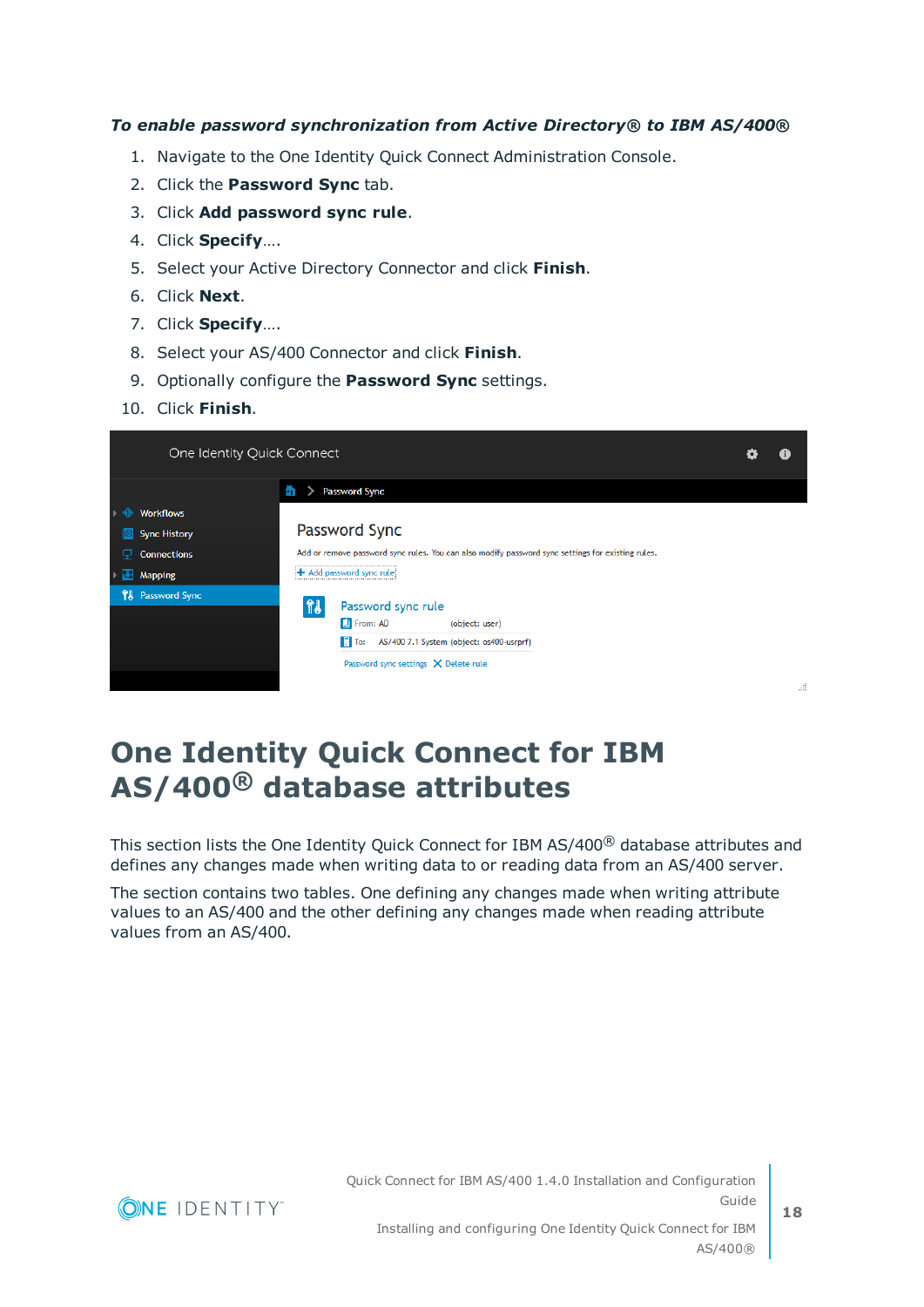## <span id="page-18-0"></span>**Writing data to the IBM AS/400®**

#### **Table 2: Writing data to the IBM AS/400**

| OS/400 Attribute  | <b>Description</b>                                                                                                                                            | <b>Changes</b><br>made by<br>the<br><b>Connector</b> |
|-------------------|---------------------------------------------------------------------------------------------------------------------------------------------------------------|------------------------------------------------------|
| objectClass       | Describes an LDAP attribute's class                                                                                                                           | None                                                 |
| os400-acgcde      | Accounting code associated with the user. Values<br>can be a character value (15 characters, padded<br>with blanks if fewer than 15 characters), or<br>*BLANK | <b>None</b>                                          |
| os400-astlyl      | Assistance level. Sets which interface to use                                                                                                                 | <b>None</b>                                          |
| os400-atnpgm      | Attention-key-handling program for this user                                                                                                                  | None                                                 |
| os400-audlyl      | Actions to be audited                                                                                                                                         | <b>None</b>                                          |
| os400-ccsid       | Coded character set identifier                                                                                                                                | None                                                 |
| os400-chridctl    | Character identifier control                                                                                                                                  | <b>None</b>                                          |
| os400-cntryid     | Country or region identifier                                                                                                                                  | None                                                 |
| os400-curlib      | Current library for jobs initiated by this user<br>profile                                                                                                    | <b>None</b>                                          |
| os400-dlvry       | Delivery mode that specifies how messages sent<br>to the message queue for this user are to be<br>delivered                                                   | None                                                 |
| os400-docpwd      | Document password                                                                                                                                             | <b>None</b>                                          |
| os400-dspsgninf   | Display sign-on information - *NO, *YES or<br>*SYSVAL                                                                                                         | None                                                 |
| os400-eimassoc    | EIM association process                                                                                                                                       | None                                                 |
| os400-gid         | Group identification number for this user profile.<br>You can assign the GID to a user who does not<br>have an associated group profile                       | None                                                 |
| os400-groupmember | Contains the names of all users in a group profile                                                                                                            | None                                                 |
| os400-grpaut      | Authority given to the group profile for newly<br>created objects. Values can be *NONE, *ALL,<br>*CHANGE, *USE, or *EXCLUDE                                   | <b>None</b>                                          |
| os400-grpauttyp   | Group authority type; *PRIVATE, *PGP                                                                                                                          | None                                                 |



**19**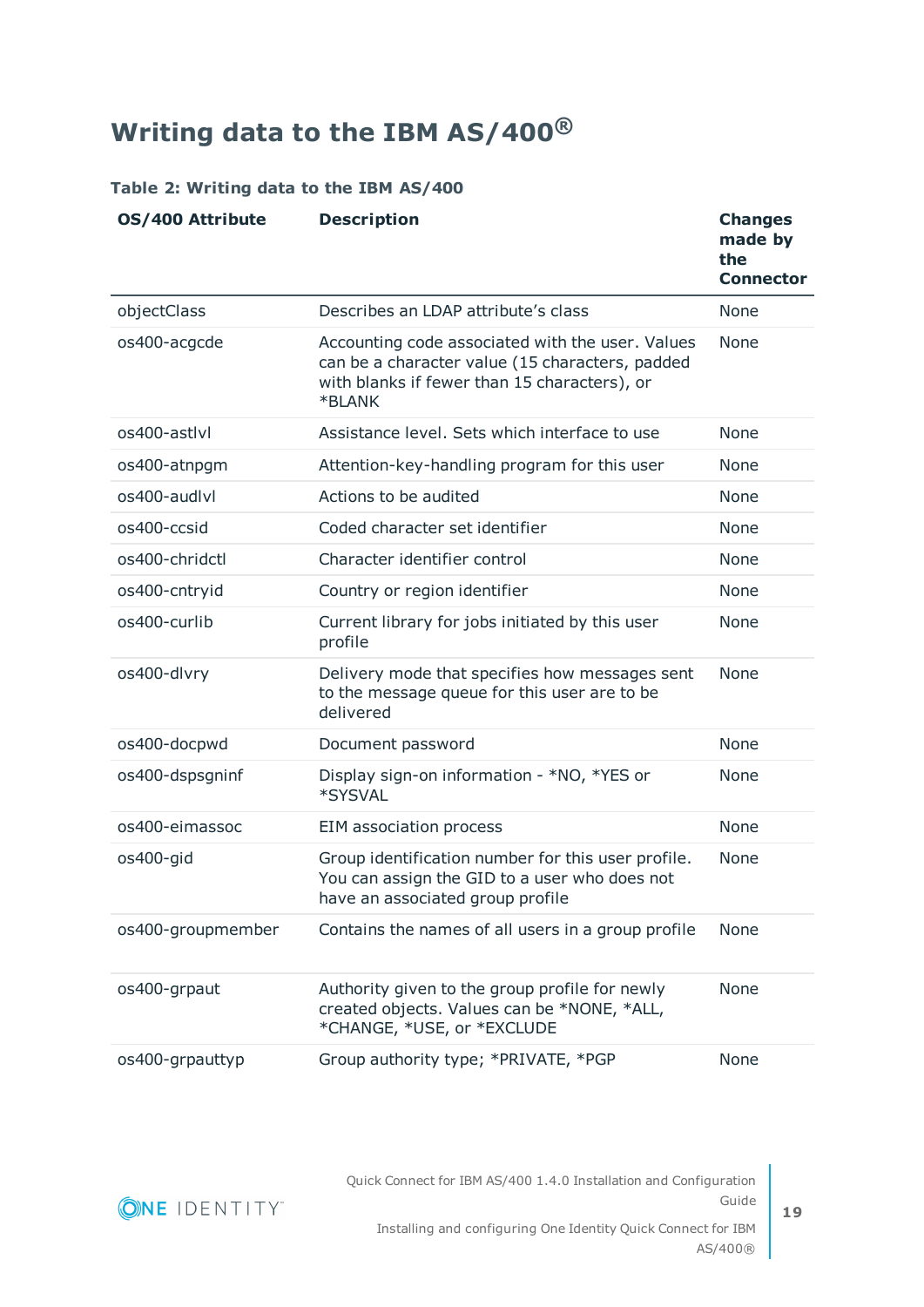| OS/400 Attribute                 | <b>Description</b>                                                                                                                            | <b>Changes</b><br>made by<br>the<br><b>Connector</b> |
|----------------------------------|-----------------------------------------------------------------------------------------------------------------------------------------------|------------------------------------------------------|
| os400-grpprf                     | User's group profile name whose authority is used<br>if no specific authority is given for the user or<br>*NONE                               | None                                                 |
| os400-homedir                    | Pathname of the user's home directory                                                                                                         | None                                                 |
| os400-inlmnu                     | Initial menu displayed when the user signs on the<br>system if the user's routing program is the<br>command processor                         | None                                                 |
| os400-inlpgm                     | For an interactive job, the program called<br>whenever a new routing step is started that has<br>QCMD as the request processing program       | None                                                 |
| os400-<br>invalidSignonCount     | Total number of invalid sign-ons since last<br>successful sign-on                                                                             | None                                                 |
| os400-<br>IsapStorageInformation | User's IASP storage information                                                                                                               | None                                                 |
| os400-jobd                       | Fully qualified integrated file-system path name<br>of the job description used for jobs that start<br>through subsystem work station entries | <b>None</b>                                          |
| os400-kbdbuf                     | Keyboard buffering used when a job is initiated<br>for this user                                                                              | None                                                 |
| os400-langid                     | Language identifier for the user                                                                                                              | None                                                 |
| os400-lclpwdmgmt                 | Local profile password management                                                                                                             | None                                                 |
| os400-lmtcpb                     | Limit capabilities for this user                                                                                                              | None                                                 |
| s400-lmtdevssn                   | Limit for number of device sessions for this user                                                                                             | None                                                 |
| s400-locale                      | Locale                                                                                                                                        | None                                                 |
| s400-maxstg                      | Maximum amount of auxiliary storage in kilobytes                                                                                              | None                                                 |
| os400-msgq                       | Message queue where messages are sent for this<br>user                                                                                        | None                                                 |
| os400-objaud                     | Object auditing value                                                                                                                         | None                                                 |
| os400-outq                       | Output queue for this user profile                                                                                                            | None                                                 |
| os400-owner                      | Owner of new objects created by this user                                                                                                     | None                                                 |
| os400-password                   | User's password                                                                                                                               | None                                                 |



**20**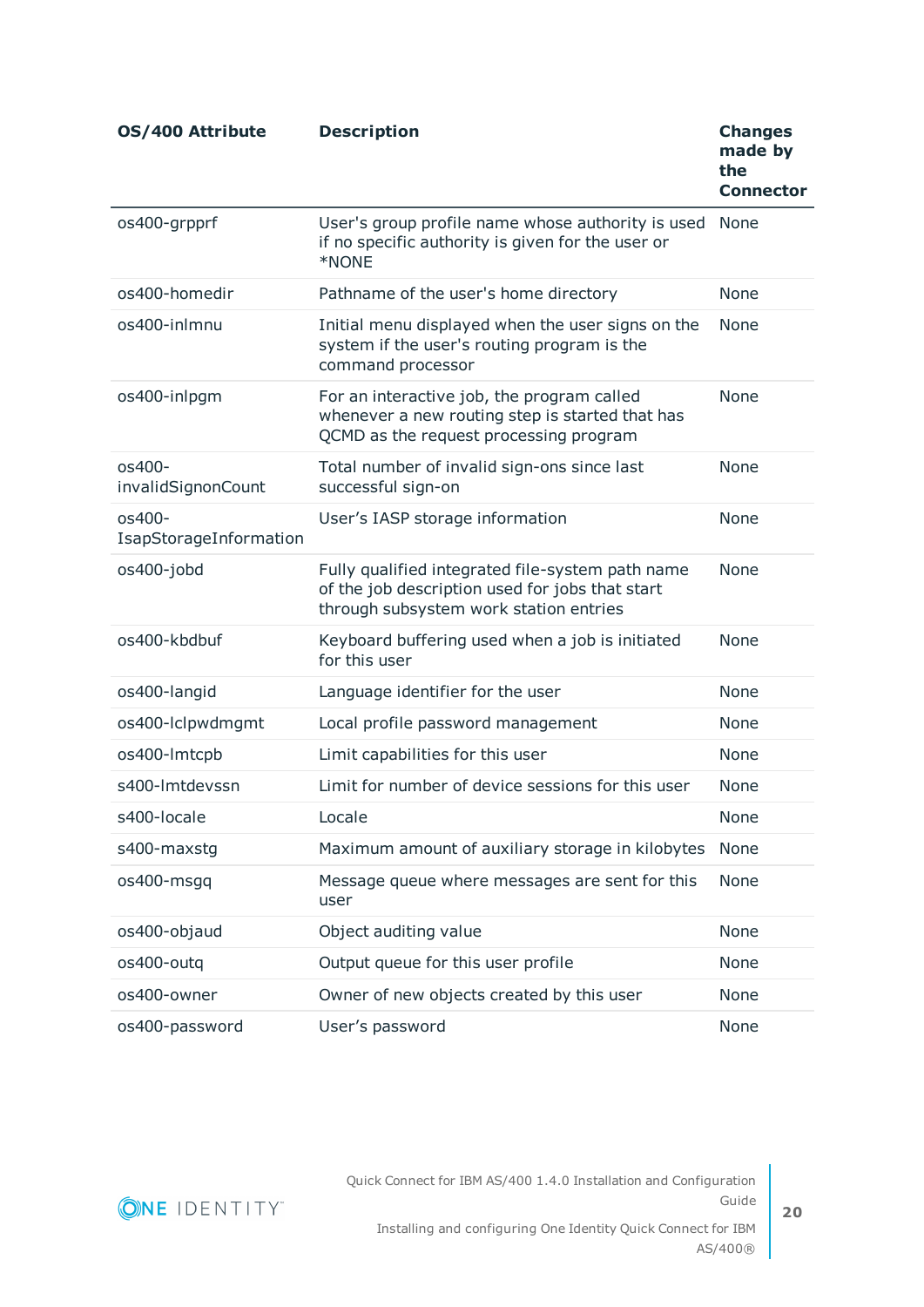**OS/400 Attribute Description Changes made by the Connector** os400 passwordExpirationDate Password expiration date None os400 passwordLastChanged Password last changed date None os400-previousSignon Date of last log in None os400-profile User or group profile name. Required. Not updatable. The user name can be a maximum of 10 characters, including any letter (A-Z), a number (0-9), and the following special characters: pound  $(#)$ , dollar  $($)$ , underscore  $( )$ , and at (@). The first character cannot be a number Any internal spaces are removed os400-prtdev Default print device for this user None os400-ptylmt Highest scheduling priority the user is allowed to have for each job submitted to the system. Values can be 0 (highest) through 9 (lowest) None os400-pwdexp Boolean. Set password to expired – either \*NO or \*YES None s400-pwdexpity Password expiry interval ; 1-366, \*SYSVAL, \*NOMAX None os400-setjobatr Locale job attributes. Can be multi-valued None os400-sev Severity code filter. 0 – 99 None os400-spcaut List of special authorities for this user. Can have multiple values None os400-spcenv Special environment for this user None os400-srtseq Sort sequence table used for string comparisons for this user None os400-status Account status – either \*ENABLED or \*DISABLED None os400-storageUsed Storage used Storage used None os400 storageUsedonIasp Storage used on independent ASP None os400-supgrpprf List of the user's supplemental group profiles. Can None

**ONE IDENTITY**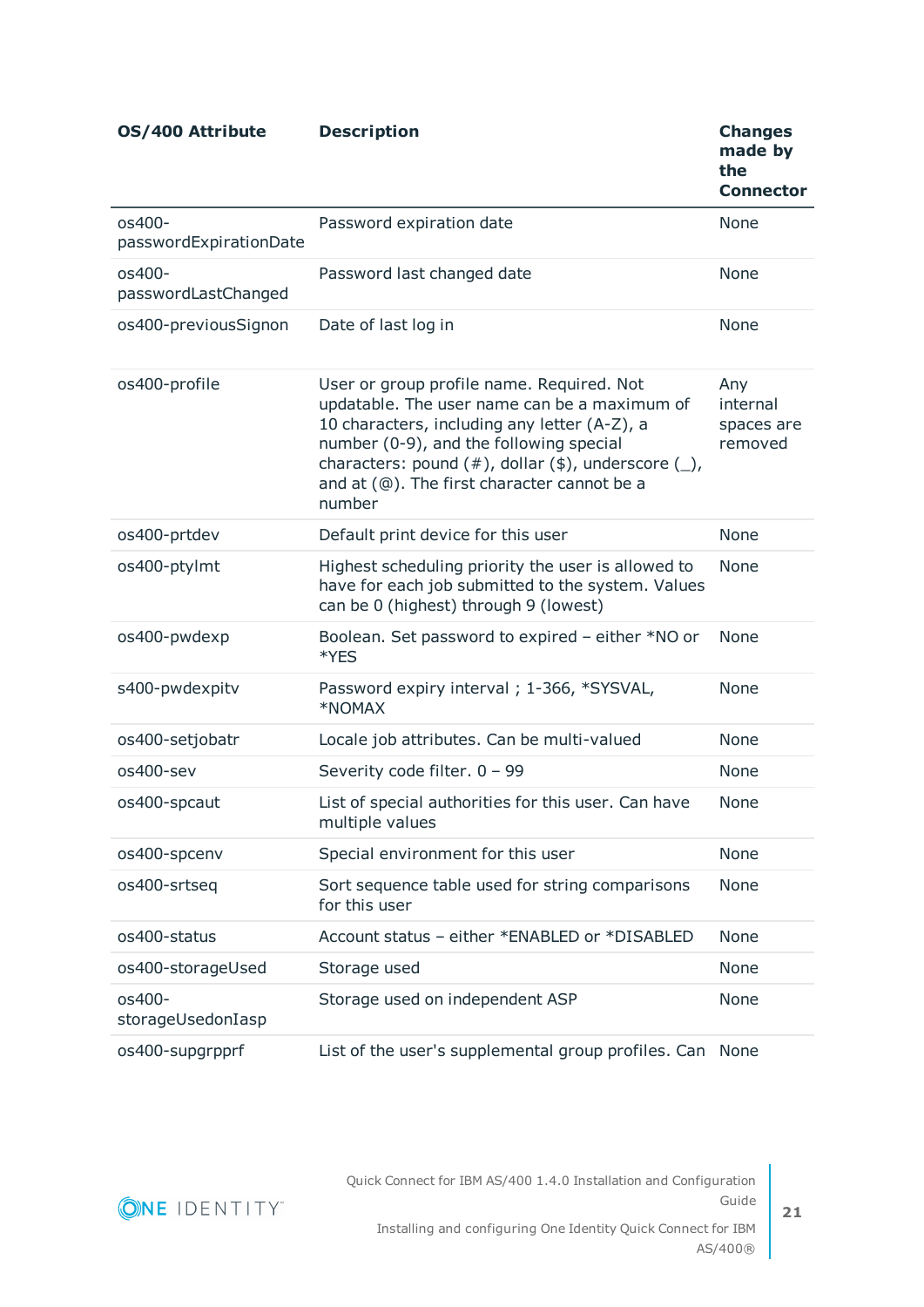| <b>OS/400 Attribute</b> | <b>Description</b>                                                                                                                                                             | <b>Changes</b><br>made by<br>the<br><b>Connector</b> |
|-------------------------|--------------------------------------------------------------------------------------------------------------------------------------------------------------------------------|------------------------------------------------------|
|                         | have multiple values                                                                                                                                                           |                                                      |
| os400-text              | Text up to 40 characters describing the object<br>$(OS/400$ account)                                                                                                           | Null value<br>replaced<br>with<br>'*BLANK'           |
| $0s400$ -uid            | User identification number that identifies a user<br>on the OS/400 target system. Range is 1 to<br>4294967294. The UID must not already be<br>assigned to another user profile | <b>None</b>                                          |
| os400-usrcls            | Type of user associated with this user profile:<br>security officer, security administrator,<br>programmer, system operator, or user                                           | <b>None</b>                                          |
| os400-usropt            | Level of help information detail to be shown and<br>the function of the Page Up and Page Down keys<br>by default                                                               | None                                                 |

## <span id="page-21-0"></span>**Reading data from the IBM AS/400®**

### **Table 3: Reading data from the IBM AS/400**

| <b>OS/400 Attribute</b> | <b>Description</b>                                                                                                                                            | <b>Changes</b><br>made by<br>the<br><b>Connector</b> |
|-------------------------|---------------------------------------------------------------------------------------------------------------------------------------------------------------|------------------------------------------------------|
| objectClass             | Describes an LDAP attribute's class                                                                                                                           | None                                                 |
| os400-acgcde            | Accounting code associated with the user. Values<br>can be a character value (15 characters, padded<br>with blanks if fewer than 15 characters), or<br>*BLANK | <b>None</b>                                          |
| os400-astlyl            | Assistance level. Sets which interface to use                                                                                                                 | <b>None</b>                                          |
| os400-atnpgm            | Attention-key-handling program for this user                                                                                                                  | <b>None</b>                                          |
| $os400$ -audlyl         | Actions to be audited                                                                                                                                         | <b>None</b>                                          |
| os400-ccsid             | Coded character set identifier                                                                                                                                | <b>None</b>                                          |
| os400-chridctl          | Character identifier control                                                                                                                                  | <b>None</b>                                          |

Quick Connect for IBM AS/400 1.4.0 Installation and Configuration Guide Installing and configuring One Identity Quick Connect for IBM

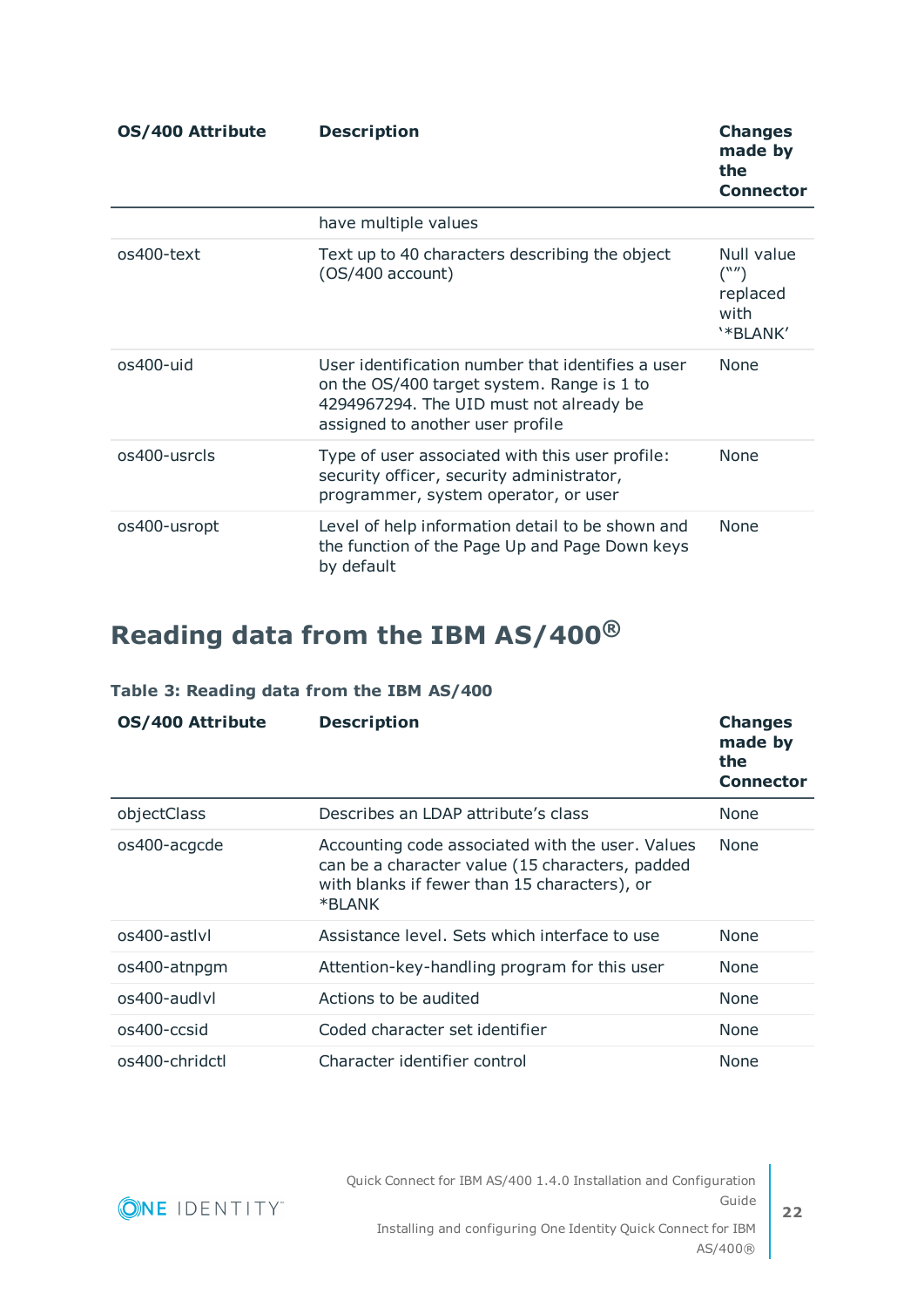| OS/400 Attribute                 | <b>Description</b>                                                                                                                      | <b>Changes</b><br>made by<br>the<br><b>Connector</b> |
|----------------------------------|-----------------------------------------------------------------------------------------------------------------------------------------|------------------------------------------------------|
| os400-cntryid                    | Country or region identifier                                                                                                            | <b>None</b>                                          |
| os400-curlib                     | Current library for jobs initiated by this user<br>profile                                                                              | <b>None</b>                                          |
| os400-dlvry                      | Delivery mode that specifies how messages sent<br>to the message queue for this user are to be<br>delivered                             | <b>None</b>                                          |
| os400-docpwd                     | Document password                                                                                                                       | <b>None</b>                                          |
| os400-dspsgninf                  | Display sign-on information - *NO, *YES or<br>*SYSVAL                                                                                   | None                                                 |
| os400-eimassoc                   | <b>EIM association process</b>                                                                                                          | <b>None</b>                                          |
| os400-gid                        | Group identification number for this user profile.<br>You can assign the GID to a user who does not<br>have an associated group profile | <b>None</b>                                          |
| os400-groupmember                | Contains the names of all users in a group profile                                                                                      | <b>None</b>                                          |
| os400-grpaut                     | Authority given to the group profile for newly<br>created objects. Values can be *NONE, *ALL,<br>*CHANGE, *USE, or *EXCLUDE             | <b>None</b>                                          |
| os400-grpauttyp                  | Group authority type; *PRIVATE, *PGP                                                                                                    | <b>None</b>                                          |
| os400-grpprf                     | User's group profile name whose authority is used<br>if no specific authority is given for the user or<br>*NONE                         | <b>None</b>                                          |
| os400-homedir                    | Pathname of the user's home directory                                                                                                   | None                                                 |
| os400-inlmnu                     | Initial menu displayed when the user signs on the<br>system if the user's routing program is the<br>command processor                   | None                                                 |
| os400-inlpgm                     | For an interactive job, the program called<br>whenever a new routing step is started that has<br>QCMD as the request processing program | None                                                 |
| os400-<br>invalidSignonCount     | Total number of invalid sign-ons since last<br>successful sign-on                                                                       | None                                                 |
| os400-<br>IsapStorageInformation | User's IASP storage information                                                                                                         | None                                                 |

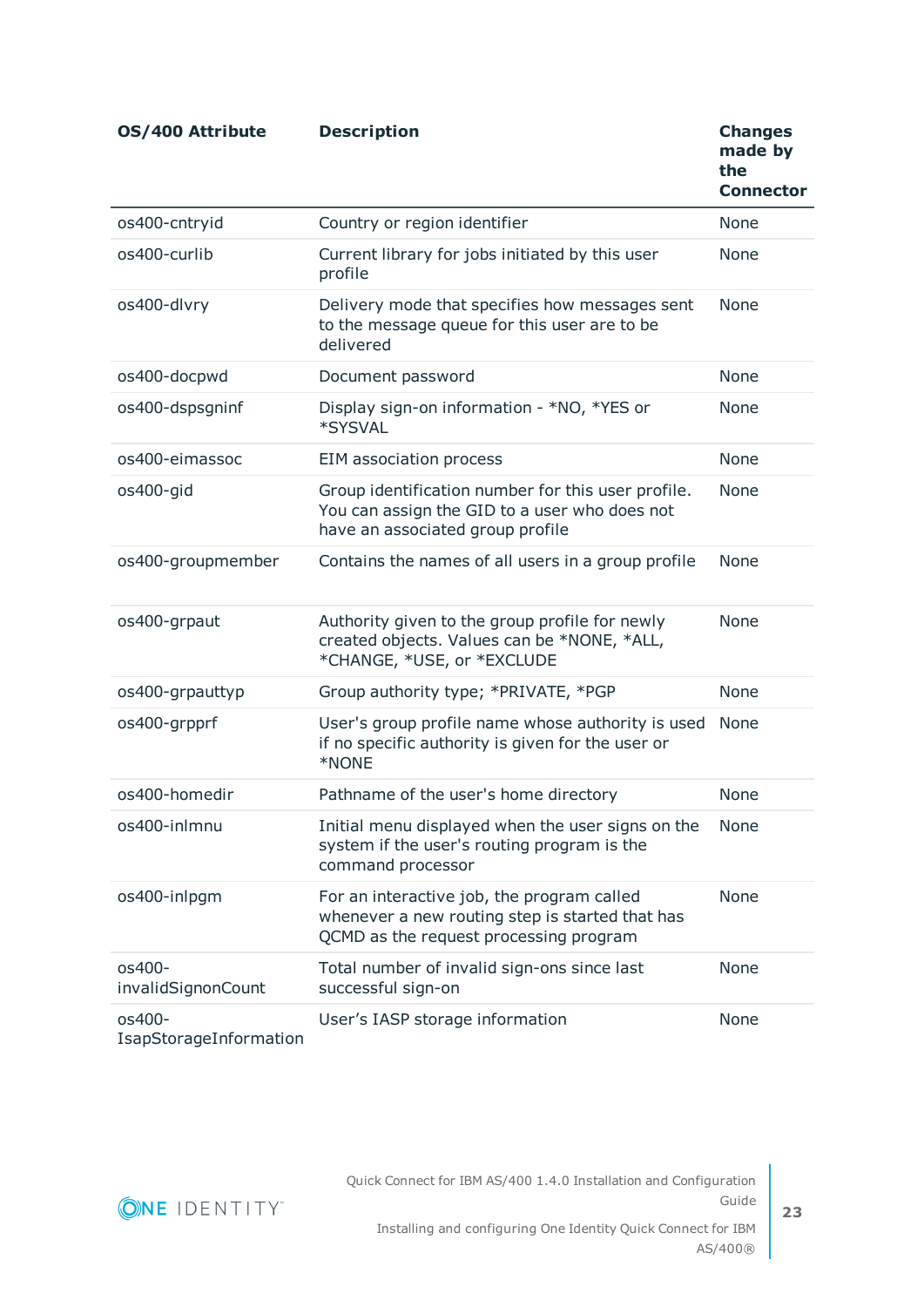| OS/400 Attribute                 | <b>Description</b>                                                                                                                                                                                                                                                                                              | <b>Changes</b><br>made by<br>the<br><b>Connector</b> |
|----------------------------------|-----------------------------------------------------------------------------------------------------------------------------------------------------------------------------------------------------------------------------------------------------------------------------------------------------------------|------------------------------------------------------|
| os400-jobd                       | Fully qualified integrated file-system path name<br>of the job description used for jobs that start<br>through subsystem work station entries                                                                                                                                                                   | None                                                 |
| os400-kbdbuf                     | Keyboard buffering used when a job is initiated<br>for this user                                                                                                                                                                                                                                                | <b>None</b>                                          |
| os400-langid                     | Language identifier for the user                                                                                                                                                                                                                                                                                | <b>None</b>                                          |
| os400-lclpwdmgmt                 | Local profile password management                                                                                                                                                                                                                                                                               | None                                                 |
| os400-lmtcpb                     | Limit capabilities for this user                                                                                                                                                                                                                                                                                | None                                                 |
| s400-lmtdevssn                   | Limit for number of device sessions for this user                                                                                                                                                                                                                                                               | <b>None</b>                                          |
| s400-locale                      | Locale                                                                                                                                                                                                                                                                                                          | None                                                 |
| s400-maxstg                      | Maximum amount of auxiliary storage in kilobytes                                                                                                                                                                                                                                                                | None                                                 |
| os400-msgq                       | Message queue where messages are sent for this<br>user                                                                                                                                                                                                                                                          | None                                                 |
| os400-objaud                     | Object auditing value                                                                                                                                                                                                                                                                                           | <b>None</b>                                          |
| os400-outq                       | Output queue for this user profile                                                                                                                                                                                                                                                                              | <b>None</b>                                          |
| os400-owner                      | Owner of new objects created by this user                                                                                                                                                                                                                                                                       | None                                                 |
| os400-password                   | User's password                                                                                                                                                                                                                                                                                                 | None                                                 |
| os400-<br>passwordExpirationDate | Password expiration date                                                                                                                                                                                                                                                                                        | None                                                 |
| os400-<br>passwordLastChanged    | Password last changed date                                                                                                                                                                                                                                                                                      | None                                                 |
| os400-previousSignon             | Date of last log in                                                                                                                                                                                                                                                                                             | None                                                 |
| os400-profile                    | User or group profile name. Required. Not<br>updatable. The user name can be a maximum of<br>10 characters, including any letter (A-Z), a<br>number (0-9), and the following special<br>characters: pound $(\#)$ , dollar $(\$)$ , underscore $(\_)$ ,<br>and at (@). The first character cannot be a<br>number | Any<br>internal<br>spaces are<br>removed             |
| os400-prtdev                     | Default print device for this user                                                                                                                                                                                                                                                                              | None                                                 |
| os400-ptylmt                     | Highest scheduling priority the user is allowed to                                                                                                                                                                                                                                                              | None                                                 |

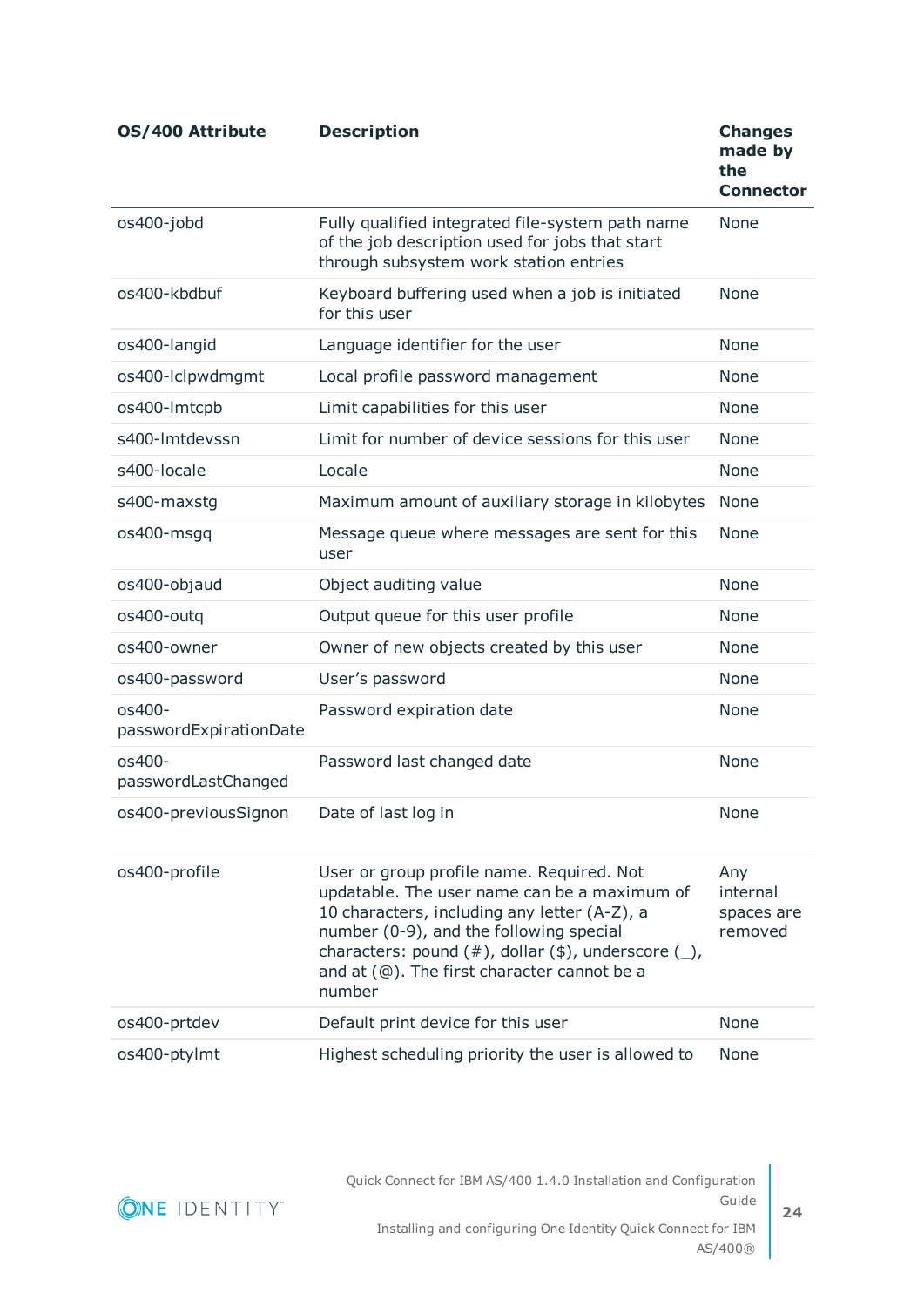| OS/400 Attribute            | <b>Description</b>                                                                                                                                                             | <b>Changes</b><br>made by<br>the<br><b>Connector</b>          |
|-----------------------------|--------------------------------------------------------------------------------------------------------------------------------------------------------------------------------|---------------------------------------------------------------|
|                             | have for each job submitted to the system. Values<br>can be 0 (highest) through 9 (lowest)                                                                                     |                                                               |
| os400-pwdexp                | Boolean. Set password to expired - either *NO or<br>*YES                                                                                                                       | <b>None</b>                                                   |
| s400-pwdexpitv              | Password expiry interval; 1-366, *SYSVAL,<br>*NOMAX                                                                                                                            | None                                                          |
| os400-setjobatr             | Locale job attributes. Can be multi-valued                                                                                                                                     | None                                                          |
| os400-sev                   | Severity code filter. 0 - 99                                                                                                                                                   | None                                                          |
| os400-spcaut                | List of special authorities for this user. Can have<br>multiple values                                                                                                         | None                                                          |
| os400-spcenv                | Special environment for this user                                                                                                                                              | None                                                          |
| os400-srtseq                | Sort sequence table used for string comparisons<br>for this user                                                                                                               | None                                                          |
| os400-status                | Account status - either *ENABLED or *DISABLED                                                                                                                                  | <b>None</b>                                                   |
| os400-storageUsed           | Storage used                                                                                                                                                                   | None                                                          |
| os400-<br>storageUsedonIasp | Storage used on independent ASP                                                                                                                                                | None                                                          |
| os400-supgrpprf             | List of the user's supplemental group profiles. Can<br>have multiple values                                                                                                    | None                                                          |
| os400-text                  | Text up to 40 characters describing the object<br>(OS/400 account)                                                                                                             | Null value<br>$(\mathbf{W}')$<br>replaced<br>with<br>'*BLANK' |
| os400-uid                   | User identification number that identifies a user<br>on the OS/400 target system. Range is 1 to<br>4294967294. The UID must not already be<br>assigned to another user profile | None                                                          |
| os400-usrcls                | Type of user associated with this user profile:<br>security officer, security administrator,<br>programmer, system operator, or user                                           | None                                                          |
| os400-usropt                | Level of help information detail to be shown and                                                                                                                               | <b>None</b>                                                   |